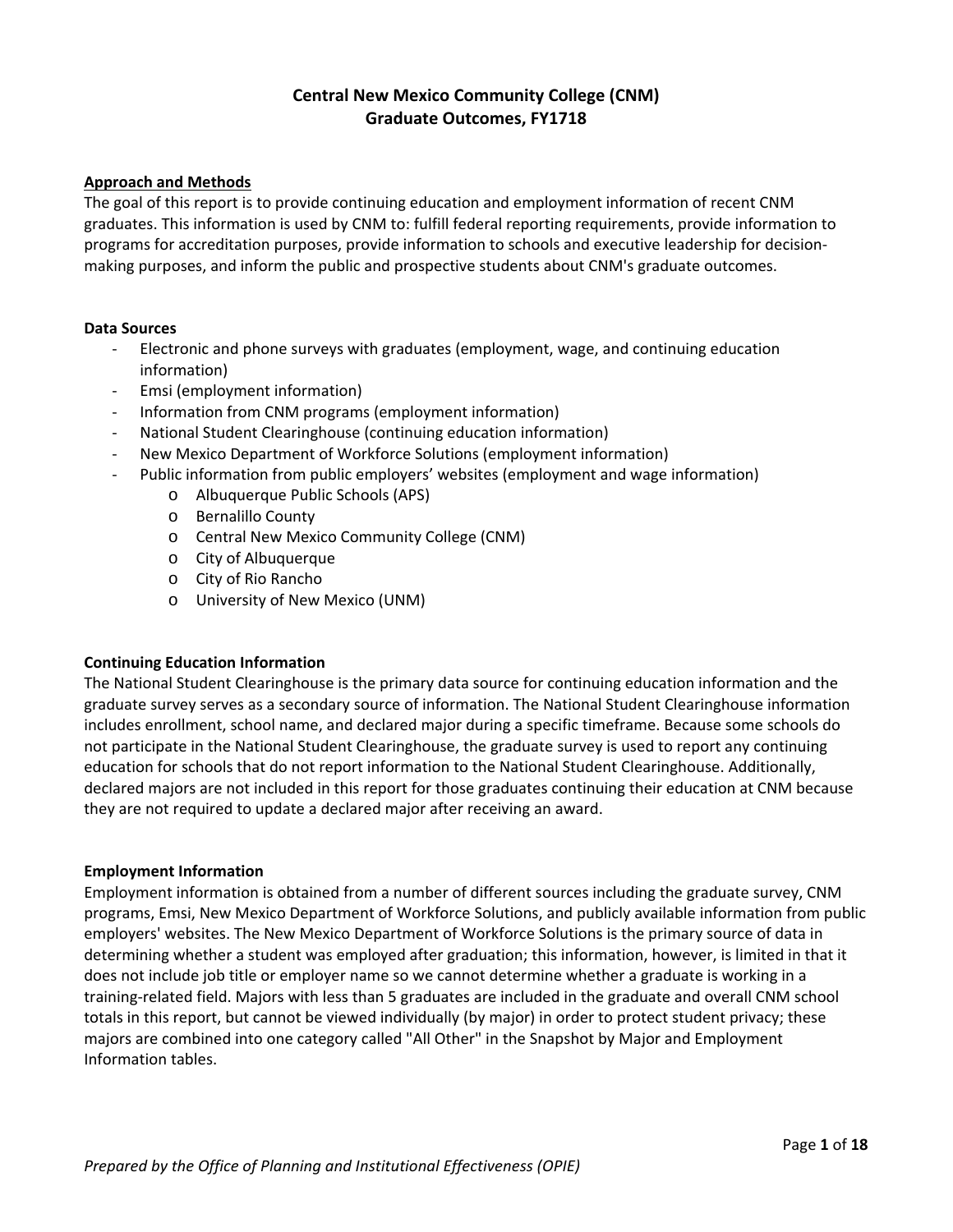#### **Training‐Related Information**

Training‐Related indicates whether or not a graduate is employed in a field related to the degree(s)/certificate(s) received. Training-related information is obtained from the graduate survey, CNM programs, Emsi, and publicly available information from public employers' websites. Graduates and CNM Programs may indicate whether employment is training-related; however, when employment information is provided but doesn't indicate if it's in a training‐related field, OPIE will provide a training‐related designation based on job title, employer, and major. OPIE subsequently reviews all training-related designations and confirms them with the CNM program/schools. Training‐related information is not included for Liberal Arts, General Studies, and Integrated Studies. It should also be noted that most of the employment information obtained does not include a training‐ related designation; therefore, it is likely the number of graduates who are employed in a training-related field is higher than the reported values due to the number employed in unknown fields. The training-related population reported includes all graduates except for those who are employed in an unknown field, and the training‐related percentages are based on the training‐related population.

#### **Wage Information**

Wage information is obtained from graduates and publicly available information from public employers' websites. These sources did not include a sufficient number of graduate wage information to include in this report.

The Graduate Outcomes Report is generated annually by the Office of Planning and Institutional Effectiveness (OPIE). If you have any questions regarding this report, please contact OPIE at OPIE@cnm.edu.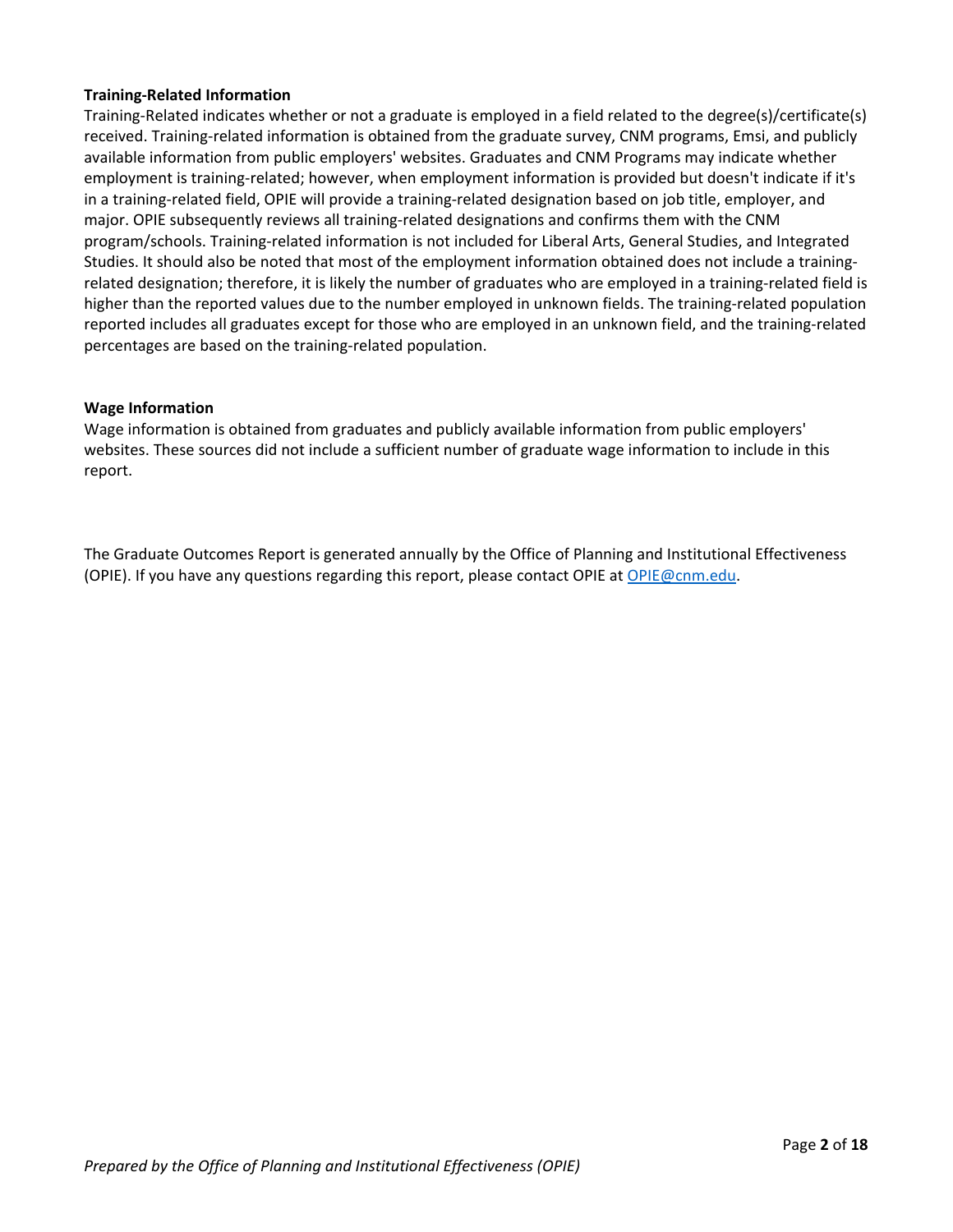### **Number of Graduates by CNM School**

| <b>CNM School</b>                     | <b>Graduates</b> |
|---------------------------------------|------------------|
| <b>APPLIED TECHNOLOGIES</b>           | 667              |
| <b>BUSINESS &amp; INFO TECHNOLOGY</b> | 2,473            |
| COMM, HUMANITIES, SOC SCIENCES        | 1,928            |
| HEALTH, WELLNESS, PUBLC SAFETY        | 2,542            |
| MATH, SCIENCE & ENGINEERING           | 194              |

### **Number of Graduates by Major and Award Type**

| <b>Major</b>                        | Award<br><b>Type</b> | <b>Graduates</b> |
|-------------------------------------|----------------------|------------------|
| <b>ACCOUNTING</b>                   | Certificate          | 43               |
| <b>ACCOUNTING</b>                   | Degree               | 41               |
| ADVANCED SYSTEMS TECHNOLOGY         | Degree               | $\overline{2}$   |
| AIRFRAME MAINTENANCE TECH           | Certificate          | 12               |
| ANTHROPOLOGY                        | Degree               | 20               |
| ARCH ENGR DRAFTING TECHNOLOGY       | Certificate          | 23               |
| ARCH ENGR DRAFTING TECHNOLOGY       | Degree               | 22               |
| ARCH WOODWORKING                    | Certificate          | $\mathbf{1}$     |
| ATL ELEMENTARY EDUCATION            | Certificate          | 40               |
| ATL SECONDARY EDUCATION             | Certificate          | 41               |
| ATL SPECIAL EDUCATION               | Certificate          | 39               |
| <b>AUTOMOTIVE SERV FUNDAMENTALS</b> | Certificate          | 87               |
| <b>AUTOMOTIVE TECHNOLOGY</b>        | Certificate          | 29               |
| <b>AVIATION MAINTENANCE TECH</b>    | Degree               | 12               |
| <b>BAKING</b>                       | Certificate          | 36               |
| <b>BENCH JEWELRY</b>                | Certificate          | 9                |
| <b>BEVERAGE MANAGEMENT</b>          | Certificate          | $\mathbf{1}$     |
| <b>BIOLOGY</b>                      | Degree               | 20               |
| <b>BIOTECHNOLOGY</b>                | Certificate          | $\mathbf{1}$     |
| <b>BIOTECHNOLOGY</b>                | Degree               | $\overline{2}$   |
| <b>BOOKKEEPING</b>                  | Certificate          | 49               |
| BREWING AND BEVERAGE MGT            | Degree               | 6                |
| <b>BREWING TECHNOLOGY</b>           | Certificate          | 9                |
| <b>BUSINESS</b>                     | Degree               | 165              |
| <b>BUSINESS ADMINISTRATION</b>      | Certificate          | 67               |
| <b>BUSINESS ADMINISTRATION</b>      | Degree               | 75               |
| <b>CAREER TECHNICAL</b>             | Degree               | 4                |
| CARPENTRY                           | Certificate          | 7                |
| CERTIFIED PUBLIC ACCT ACAD REQ      | Certificate          | 10               |
| <b>CHEMISTRY</b>                    | Degree               | $\overline{2}$   |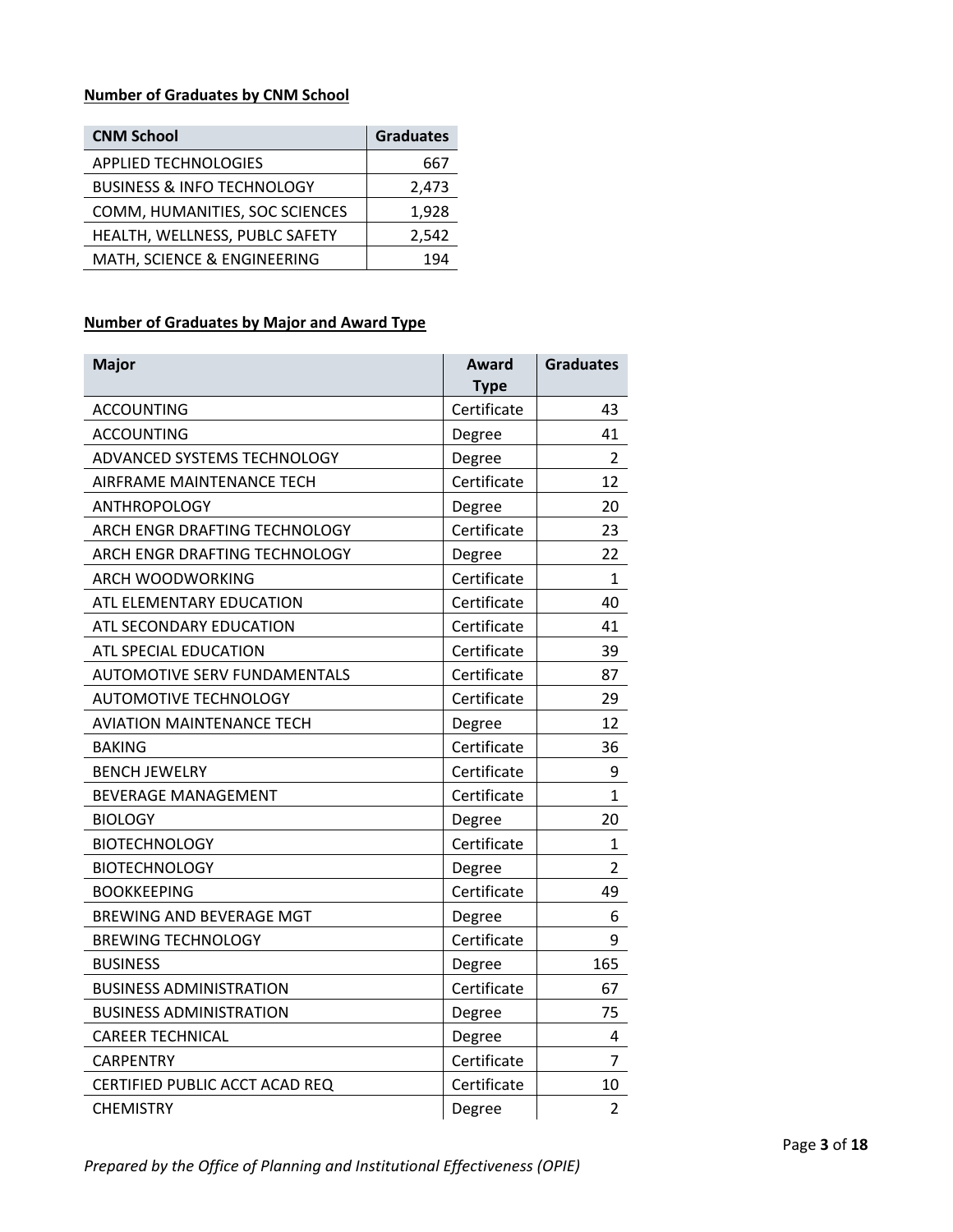| <b>Major</b>                             | Award<br><b>Type</b> | <b>Graduates</b> |
|------------------------------------------|----------------------|------------------|
| <b>CHILD DEVELOPMENT</b>                 | Certificate          | 261              |
| CHILD YOUTH FAMILY DEVELOPMENT           | Degree               | 10               |
| CIS COMPUTER PROGRAMMING                 | Certificate          | 4                |
| CIS COMPUTER SUPPT SPECIALIST            | Certificate          | 1                |
| <b>CIS SYSTEMS ADMINISTRATION</b>        | Certificate          | 6                |
| <b>CIS WEB PROGRAMMING</b>               | Certificate          | 3                |
| <b>CLASS B CDL</b>                       | Certificate          | 14               |
| COM INDUST HVAC BUILDING PERF            | Certificate          | $\overline{7}$   |
| <b>COMMUNICATION</b>                     | Degree               | 78               |
| <b>COMMUNITY HEALTH WORKER</b>           | Certificate          | 8                |
| <b>COMPUTER INFORMATION SYSTEMS</b>      | Degree               | 120              |
| <b>COMPUTER SCIENCE</b>                  | Degree               | 3                |
| <b>CONSTRUCTION ESTM SCHEDULING</b>      | Certificate          | $\mathbf{1}$     |
| <b>CONSTRUCTION FOR FILM</b>             | Certificate          | $\overline{2}$   |
| <b>CONSTRUCTION MANAGEMENT TECH</b>      | Degree               | 4                |
| <b>CONSTRUCTION TECHNOLOGY</b>           | Degree               | $\overline{2}$   |
| <b>COSMETOLOGY</b>                       | Degree               | 31               |
| <b>CRIMINAL JUSTICE</b>                  | Degree               | 31               |
| <b>CRIMINOLOGY</b>                       | Degree               | 77               |
| <b>CULINARY ARTS</b>                     | Degree               | 34               |
| <b>CULINARY FUNDAMENTALS</b>             | Certificate          | 35               |
| <b>CUSTOMER SERVICE</b>                  | Certificate          | 6                |
| DENTAL ASSISTING                         | Certificate          | 28               |
| DIAGNOSTIC MEDICAL SONOGRAPHY            | Degree               | 16               |
| DIESEL EQUIPMENT TECHNOLOGY              | Certificate          | 20               |
| <b>DIETARY MANAGER</b>                   | Certificate          | 4                |
| EARLY CHILDHOOD MULTICULT EDUC           | Degree               | 69               |
| EARLY CHILDHOOD PROGRAM ADMIN            | Certificate          | 1                |
| <b>ELECTRICAL TRADES</b>                 | Certificate          | 23               |
| <b>ELECTRICAL TRADES</b>                 | Degree               | 32               |
| ELECTRONIC HEALTH RECORD                 | Certificate          | 3                |
| <b>EMERGENCY MED SERV PARAMEDIC</b>      | Degree               | 29               |
| <b>EMERGENCY MEDICAL TECH-BASIC</b>      | Certificate          | 179              |
| <b>EMS MEDICAL TECH-INTERMEDIATE</b>     | Certificate          | 75               |
| <b>ENGINEERING</b>                       | Degree               | 44               |
| <b>ENGLISH</b>                           | Degree               | 22               |
| ENTREPRENEURSHIP                         | Certificate          | 8                |
| <b>ENVIRONMENT PLANNING &amp; DESIGN</b> | Degree               | 3                |
| <b>EXERCISE SCIENCE &amp; WELLNESS</b>   | Degree               | 10               |
| FILM CREW TECHNICIAN                     | Certificate          | 70               |
| <b>FILM PRODUCTION</b>                   | Degree               | 16               |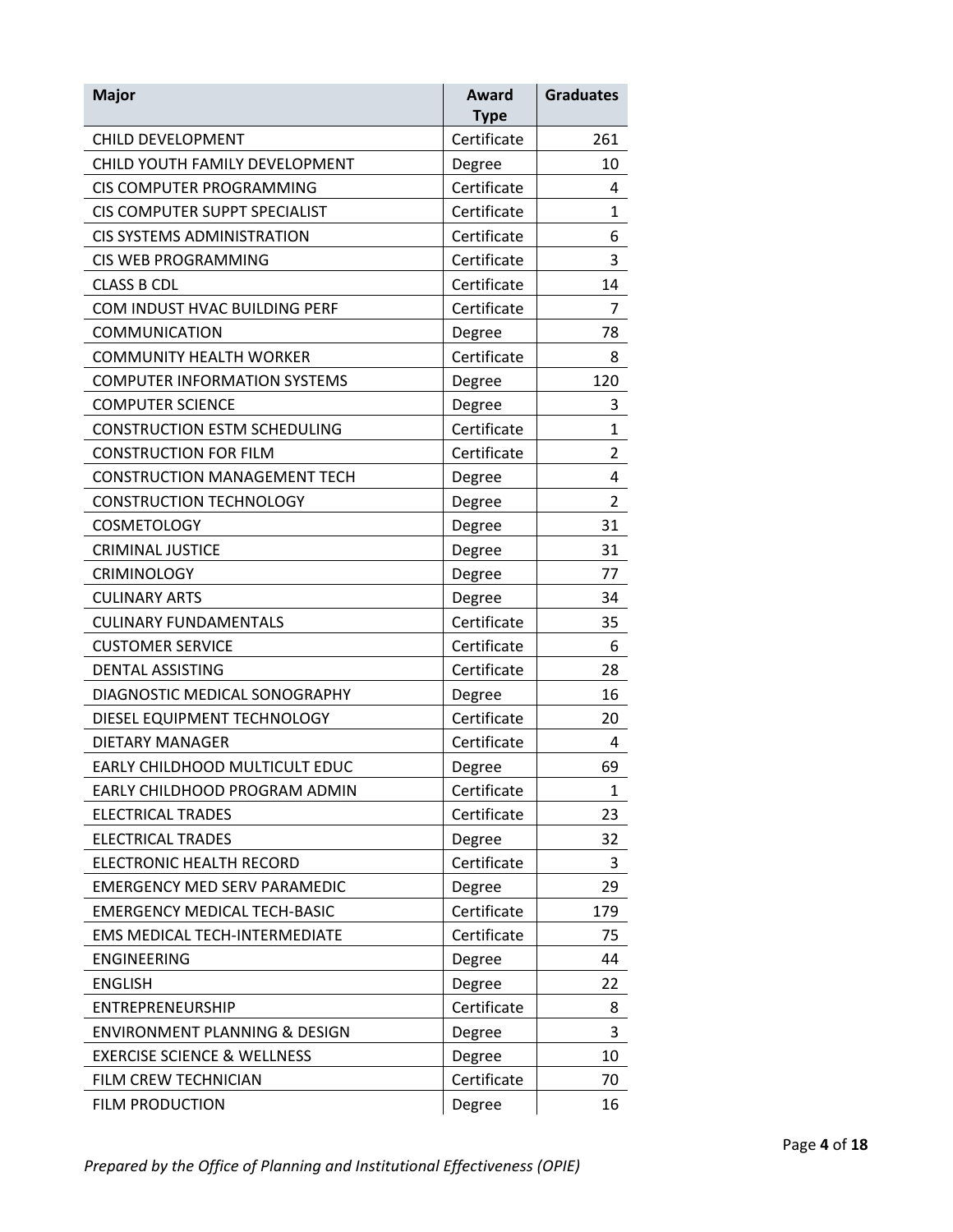| <b>Major</b>                        | Award<br><b>Type</b> | <b>Graduates</b> |
|-------------------------------------|----------------------|------------------|
| <b>FINE ARTS</b>                    | Degree               | 19               |
| <b>FIRE FIGHTER 1</b>               | Certificate          | $\overline{2}$   |
| <b>FIRE SCIENCE</b>                 | Degree               | 32               |
| <b>FITNESS</b>                      | Certificate          | 10               |
| <b>FOOD SERVICE MANAGEMENT</b>      | Certificate          | 30               |
| <b>GENERAL BUSINESS</b>             | Certificate          | 245              |
| <b>GENERAL STUDIES CERTIFICATE</b>  | Certificate          | 1,048            |
| <b>GEOGRAPHIC INFO TECHNOLOGY</b>   | Degree               | 2                |
| <b>GEOGRAPHY</b>                    | Degree               | 3                |
| HEALTH INFORMATION TECHNOLOGY       | Degree               | 13               |
| HEALTH WELLNESS PUBLIC SAFETY       | Certificate          | 1,388            |
| <b>HISTORY</b>                      | Degree               | 32               |
| <b>HOME HEALTH AIDE</b>             | Certificate          | 54               |
| <b>HOSPITALITY AND TOURISM</b>      | Certificate          | 1                |
| <b>HOSPITALITY AND TOURISM</b>      | Degree               | 12               |
| <b>HUMAN SERVICES</b>               | Degree               | 86               |
| <b>HVAC TECHNOLOGY</b>              | Degree               | 3                |
| <b>INFANT FAMILY STUDIES</b>        | Certificate          | 6                |
| <b>INTEGRATED STUDIES</b>           | Degree               | 1,727            |
| <b>LIBERAL ARTS</b>                 | Degree               | 745              |
| MACHINE TOOL TECHNOLOGY             | Certificate          | 19               |
| MACHINE TOOL TECHNOLOGY             | Degree               | 9                |
| <b>MATHEMATICAL SCIENCES</b>        | Degree               | 15               |
| MEDICAL LAB TECHNICIAN              | Degree               | 12               |
| MEDICAL OFFICE RECEPTIONIST         | Certificate          | 10               |
| <b>MEDICAL OFFICE TRANSCRIPTION</b> | Certificate          | 4                |
| <b>MODERN LANGUAGES</b>             | Degree               | 5                |
| <b>NURSING</b>                      | Degree               | 259              |
| <b>NURSING ASSISTANT</b>            | Certificate          | 235              |
| <b>NUTRITION</b>                    | Degree               | 15               |
| OFFICE RECEPTIONIST                 | Certificate          | 8                |
| OFFICE TECHNOLOGY                   | Certificate          | 4                |
| OFFICE TECHNOLOGY                   | Degree               | 17               |
| ONLINE TEACHING & LEARNING          | Certificate          | 8                |
| PARALEGAL STUDIES                   | Degree               | 19               |
| PATIENT CARE TECHNICIAN             | Certificate          | 45               |
| <b>PAYROLL CLERK</b>                | Certificate          | 66               |
| PHARMACY TECHNICIAN                 | Certificate          | 32               |
| PHLEBOTOMY                          | Certificate          | 97               |
| PHOTOVOLTAIC SYSTEMS                | Certificate          | 4                |
| PHYSICAL THERAPIST ASSISTANT        | Degree               | 10               |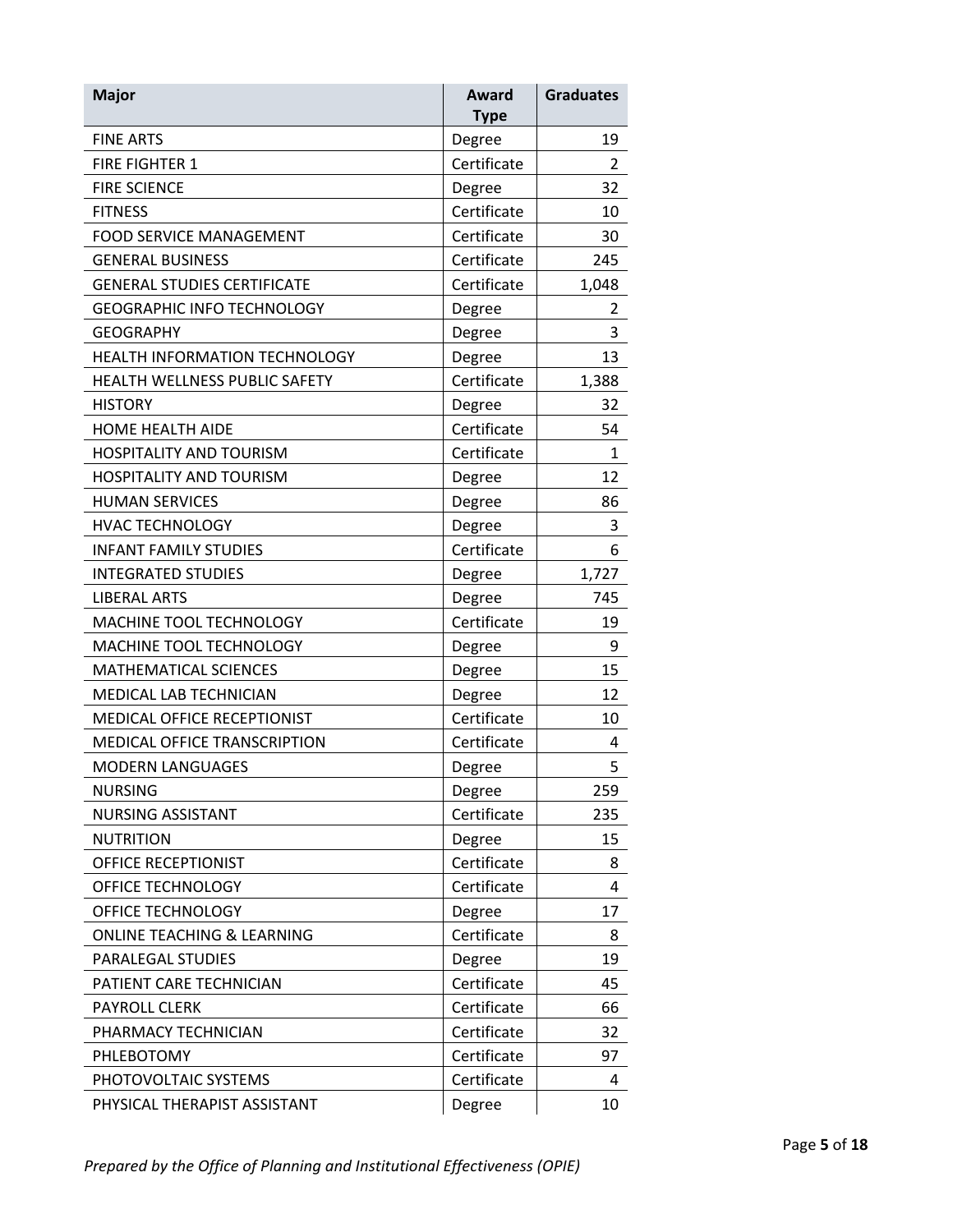| <b>Major</b>                     | Award<br><b>Type</b> | <b>Graduates</b> |
|----------------------------------|----------------------|------------------|
| <b>PHYSICS</b>                   | Degree               | 11               |
| PLUMBING AND GAS FITTING         | Certificate          | 25               |
| PLUMBING AND GAS FITTING         | Degree               | 1                |
| POLITICAL SCIENCE                | Degree               | 8                |
| <b>POST DEGREE CISCO</b>         | Certificate          | $\overline{2}$   |
| POST DEGREE CYBER SECURITY       | Certificate          | $\mathbf{1}$     |
| POST DEGREE PARALEGAL STUDIES    | Certificate          | 12               |
| POST PRODUCTION TECHNICIAN       | Certificate          | 17               |
| POST-DEGREE COMM DENTAL HLTH     | Certificate          | 6                |
| POWERPLANT MAINTENANCE TECH      | Certificate          | 18               |
| PRE-HEALTH SCIENCE AS DEGREE     | Degree               | $\mathbf{1}$     |
| PRE-HEALTH SCIENCE CERTIFICATE   | Certificate          | $\mathbf{1}$     |
| PRE-HEALTH SCIENCES              | Degree               | 93               |
| PRE-LAW                          | Degree               | 12               |
| PROJECT MANAGEMENT               | Certificate          | 22               |
| <b>PSYCHOLOGY</b>                | Degree               | 146              |
| RADIOLOGIC TECHNOLOGY            | Degree               | 21               |
| RAPID PROTO/INNOVATIVE DESIGN    | Certificate          | 4                |
| RESIDENTIAL HVAC                 | Certificate          | 25               |
| <b>RESIDENTIAL WIRING</b>        | Certificate          | 52               |
| <b>RESPIRATORY THERAPY</b>       | Degree               | 14               |
| RETAIL MANAGEMENT                | Certificate          | 14               |
| <b>SOCIOLOGY</b>                 | Degree               | 92               |
| <b>SPANISH LANGUAGE</b>          | Certificate          | 9                |
| STERILE PROCESSING TECHNICIAN    | Certificate          | 38               |
| <b>SUBSTANCE ABUSE COUNSELOR</b> | Certificate          | 4                |
| SURGICAL TECHNOLOGY              | Certificate          | 7                |
| SURGICAL TECHNOLOGY              | Degree               | 24               |
| <b>SURVEY ENGINEERING</b>        | Degree               | 1                |
| SURVEYING TECHNOLOGY             | Certificate          | $\mathbf{1}$     |
| <b>TEACHER EDUCATION</b>         | Degree               | 66               |
| <b>THEATRE</b>                   | Degree               | 5                |
| TRANSPORTATION TECHNOLOGY        | Degree               | 16               |
| <b>TRUCK DRIVING</b>             | Certificate          | 96               |
| <b>VETERINARY RECEPTIONIST</b>   | Certificate          | 24               |
| <b>VETERINARY TECHNOLOGY</b>     | Degree               | 11               |
| <b>WELDING</b>                   | Certificate          | 54               |
| <b>WELDING</b>                   | Degree               | 37               |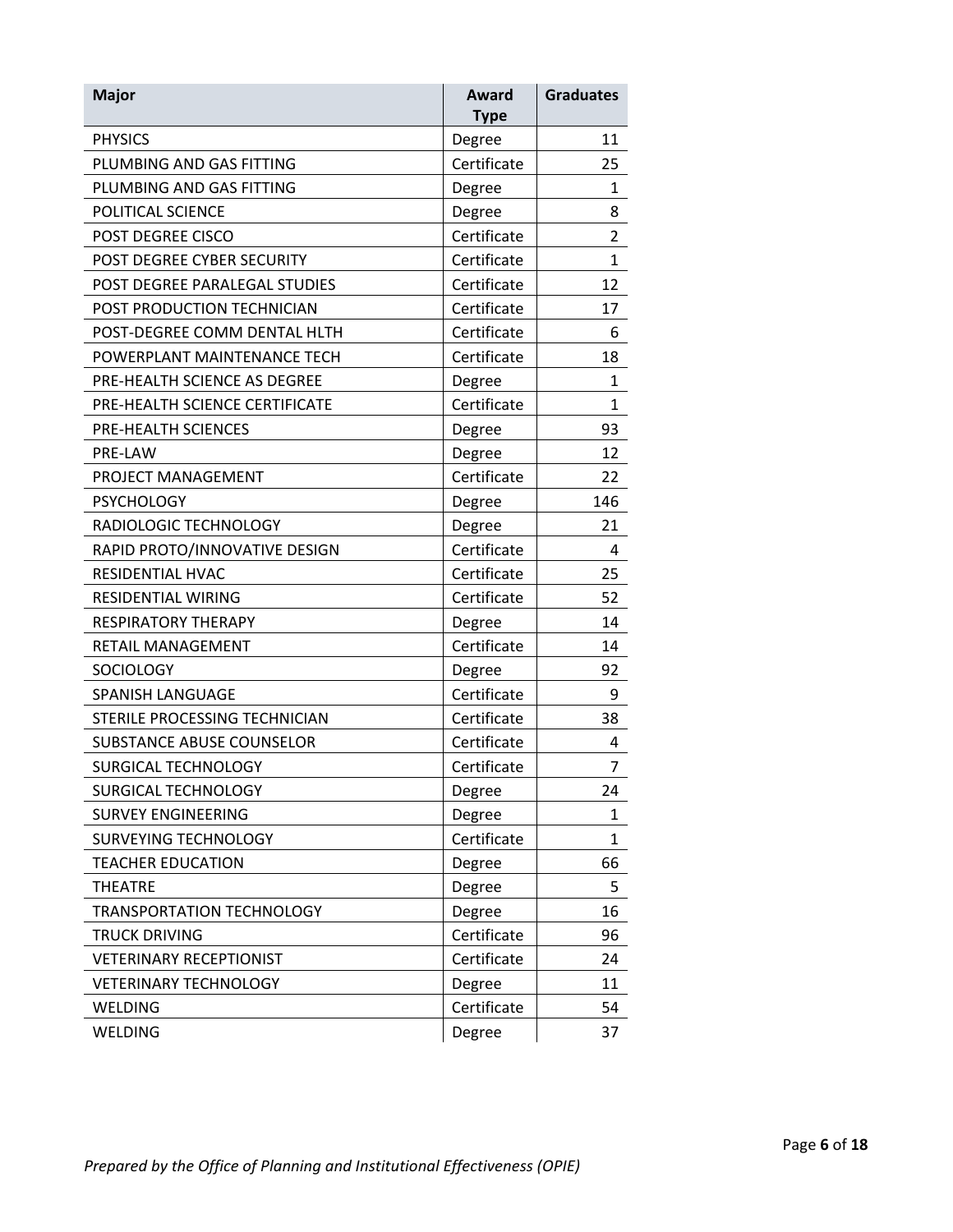# **Overall Snapshot**

| <b>CNM School</b>                     | <b>Graduates</b> | Employed<br>or Cont. Ed. | Cont. Ed. | Cont.<br>Ed. Only | Employed | <b>Employed</b><br>only | <b>Employed</b><br>& Cont. Ed. | <b>Employed in</b><br><b>Field</b> | <b>Employed</b><br>in NM | No Known<br>Emp. nor<br>Cont. Ed. |
|---------------------------------------|------------------|--------------------------|-----------|-------------------|----------|-------------------------|--------------------------------|------------------------------------|--------------------------|-----------------------------------|
| <b>APPLIED TECHNOLOGIES</b>           | 667              | 90%                      | 42%       | 11%               | 79%      | 47%                     | 31%                            | 50%                                | 77%                      | 10%                               |
| <b>BUSINESS &amp; INFO TECHNOLOGY</b> | 2,473            | 90%                      | 51%       | 11%               | 79%      | 38%                     | 40%                            | 24%                                | 78%                      | 10%                               |
| COMM, HUMANITIES, SOC SCIENCES        | 1,928            | 88%                      | 48%       | 12%               | 76%      | 40%                     | 36%                            | 26%                                | 75%                      | 12%                               |
| HEALTH, WELLNESS, PUBLC SAFETY        | 2,542            | 89%                      | 38%       | 7%                | 82%      | 51%                     | 31%                            | 32%                                | 81%                      | 11%                               |
| MATH, SCIENCE & ENGINEERING           | 194              | 87%                      | 58%       | 15%               | 71%      | 29%                     | 42%                            | 24%                                | 70%                      | 13%                               |

### **Snapshot by Major**

| <b>Major</b>                            | Award<br><b>Type</b> | <b>Graduates</b> | <b>Employed</b><br>or Cont. Ed. | Cont.<br>Ed. | Cont. Ed.<br>Only | <b>Employed</b> | <b>Employed</b><br>only | <b>Employed</b><br>& Cont. Ed. | <b>Employed</b><br>in Field | <b>Employed</b><br>in NM |
|-----------------------------------------|----------------------|------------------|---------------------------------|--------------|-------------------|-----------------|-------------------------|--------------------------------|-----------------------------|--------------------------|
| <b>ACCOUNTING</b>                       | Certificate          | 43               | 100%                            | 67%          | 12%               | 88%             | 33%                     | 56%                            | 33%                         | 88%                      |
| <b>ACCOUNTING</b>                       | Degree               | 41               | 88%                             | 54%          | 12%               | 76%             | 34%                     | 41%                            | 40%                         | 76%                      |
| AIRFRAME MAINTENANCE TECH               | Certificate          | 12               | 100%                            | 75%          | 17%               | 83%             | 25%                     | 58%                            | 80%                         | 83%                      |
| <b>ANTHROPOLOGY</b>                     | Degree               | 20               | 90%                             | 50%          | 10%               | 80%             | 40%                     | 40%                            | 20%                         | 80%                      |
| ARCH ENGR DRAFTING<br><b>TECHNOLOGY</b> | Certificate          | 23               | 96%                             | 70%          | 17%               | 78%             | 26%                     | 52%                            | 54%                         | 78%                      |
| <b>ARCH ENGR DRAFTING</b>               |                      |                  |                                 |              |                   |                 |                         |                                |                             |                          |
| <b>TECHNOLOGY</b>                       | Degree               | 22               | 86%                             | 50%          | 5%                | 82%             | 36%                     | 45%                            | 55%                         | 82%                      |
| ATL ELEMENTARY EDUCATION                | Certificate          | 40               | 100%                            | 20%          | 0%                | 100%            | 80%                     | 20%                            | 100%                        | 100%                     |
| ATL SECONDARY EDUCATION                 | Certificate          | 41               | 98%                             | 5%           | 0%                | 98%             | 93%                     | 5%                             | 97%                         | 98%                      |
| ATL SPECIAL EDUCATION                   | Certificate          | 39               | 100%                            | 3%           | 0%                | 100%            | 97%                     | 3%                             | 100%                        | 100%                     |
| <b>AUTOMOTIVE SERV</b>                  |                      |                  |                                 |              |                   |                 |                         |                                |                             |                          |
| <b>FUNDAMENTALS</b>                     | Certificate          | 87               | 92%                             | 54%          | 9%                | 83%             | 38%                     | 45%                            | 50%                         | 82%                      |
| <b>AUTOMOTIVE TECHNOLOGY</b>            | Certificate          | 29               | 90%                             | 48%          | 21%               | 69%             | 41%                     | 28%                            | 29%                         | 69%                      |
| <b>AVIATION MAINTENANCE TECH</b>        | Degree               | 12               | 83%                             | 58%          | 25%               | 58%             | 25%                     | 33%                            | 55%                         | 58%                      |
| <b>BAKING</b>                           | Certificate          | 36               | 89%                             | 47%          | 19%               | 69%             | 42%                     | 28%                            | 22%                         | 64%                      |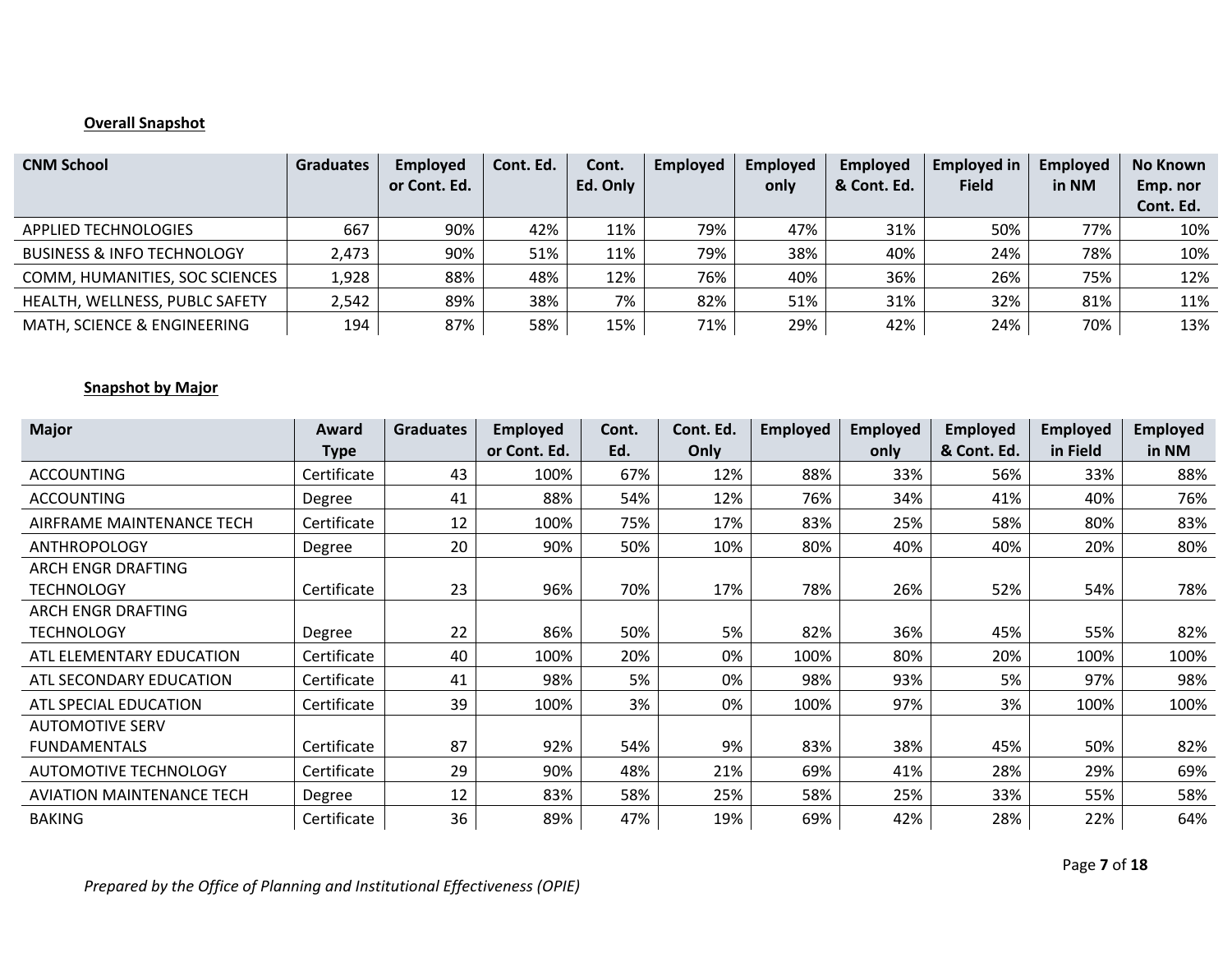| <b>Major</b>                        | Award       | <b>Graduates</b> | <b>Employed</b> | Cont. | Cont. Ed. | Employed | Employed | <b>Employed</b> | <b>Employed</b> | Employed |
|-------------------------------------|-------------|------------------|-----------------|-------|-----------|----------|----------|-----------------|-----------------|----------|
|                                     | <b>Type</b> |                  | or Cont. Ed.    | Ed.   | Only      |          | only     | & Cont. Ed.     | in Field        | in NM    |
| <b>BENCH JEWELRY</b>                | Certificate | 9                | 100%            | 89%   | 22%       | 78%      | 11%      | 67%             | 25%             | 67%      |
| <b>BIOLOGY</b>                      | Degree      | 20               | 90%             | 70%   | 15%       | 75%      | 20%      | 55%             | 33%             | 70%      |
| <b>BOOKKEEPING</b>                  | Certificate | 49               | 98%             | 61%   | 14%       | 84%      | 37%      | 47%             | 42%             | 84%      |
| BREWING AND BEVERAGE MGT            | Degree      | 6                | 100%            | 0%    | 0%        | 100%     | 100%     | 0%              | 100%            | 100%     |
| <b>BREWING TECHNOLOGY</b>           | Certificate | 9                | 89%             | 11%   | 0%        | 89%      | 78%      | 11%             | 75%             | 89%      |
| <b>BUSINESS</b>                     | Degree      | 165              | 88%             | 47%   | 7%        | 81%      | 41%      | 40%             | 57%             | 81%      |
| <b>BUSINESS ADMINISTRATION</b>      | Certificate | 67               | 94%             | 64%   | 10%       | 84%      | 30%      | 54%             | 52%             | 82%      |
| <b>BUSINESS ADMINISTRATION</b>      | Degree      | 75               | 92%             | 49%   | 11%       | 81%      | 43%      | 39%             | 53%             | 80%      |
| <b>CARPENTRY</b>                    | Certificate | 7                | 86%             | 29%   | 0%        | 86%      | 57%      | 29%             | 0%              | 86%      |
| CERTIFIED PUBLIC ACCT ACAD REQ      | Certificate | 10               | 70%             | 10%   | 0%        | 70%      | 60%      | 10%             | 50%             | 70%      |
| CHILD DEVELOPMENT                   | Certificate | 261              | 74%             | 34%   | 11%       | 63%      | 40%      | 23%             | 22%             | 63%      |
| <b>CHILD YOUTH FAMILY</b>           |             |                  |                 |       |           |          |          |                 |                 |          |
| DEVELOPMENT                         | Degree      | 10               | 100%            | 0%    | 0%        | 100%     | 100%     | 0%              | 50%             | 100%     |
| <b>CIS SYSTEMS ADMINISTRATION</b>   | Certificate | 6                | 83%             | 17%   | 17%       | 67%      | 67%      | 0%              | 60%             | 67%      |
| <b>CLASS B CDL</b>                  | Certificate | 14               | 93%             | 14%   | 0%        | 93%      | 79%      | 14%             | 71%             | 93%      |
| COM INDUST HVAC BUILDING PERF       | Certificate | $\overline{7}$   | 100%            | 71%   | 0%        | 100%     | 29%      | 71%             | 100%            | 100%     |
| <b>COMMUNICATION</b>                | Degree      | 78               | 94%             | 62%   | 13%       | 81%      | 32%      | 49%             | 55%             | 79%      |
| <b>COMMUNITY HEALTH WORKER</b>      | Certificate | 8                | 88%             | 13%   | 0%        | 88%      | 75%      | 13%             | 43%             | 88%      |
| <b>COMPUTER INFORMATION SYSTEMS</b> | Degree      | 120              | 87%             | 37%   | 8%        | 79%      | 50%      | 29%             | 30%             | 76%      |
| <b>COSMETOLOGY</b>                  | Degree      | 31               | 81%             | 23%   | 3%        | 77%      | 58%      | 19%             | 10%             | 77%      |
| <b>CRIMINAL JUSTICE</b>             | Degree      | 31               | 87%             | 45%   | 6%        | 81%      | 42%      | 39%             | 18%             | 81%      |
| <b>CRIMINOLOGY</b>                  | Degree      | 77               | 90%             | 51%   | 12%       | 78%      | 39%      | 39%             | 12%             | 78%      |
| <b>CULINARY ARTS</b>                | Degree      | 34               | 76%             | 35%   | 3%        | 74%      | 41%      | 32%             | 25%             | 71%      |
| <b>CULINARY FUNDAMENTALS</b>        | Certificate | 35               | 86%             | 51%   | 14%       | 71%      | 34%      | 37%             | 22%             | 63%      |
| <b>CUSTOMER SERVICE</b>             | Certificate | 6                | 67%             | 50%   | 17%       | 50%      | 17%      | 33%             | 40%             | 50%      |
| <b>DENTAL ASSISTING</b>             | Certificate | 28               | 96%             | 29%   | 7%        | 89%      | 68%      | 21%             | 20%             | 89%      |
| DIAGNOSTIC MEDICAL                  |             |                  |                 |       |           |          |          |                 |                 |          |
| SONOGRAPHY                          | Degree      | 16               | 100%            | 0%    | 0%        | 100%     | 100%     | 0%              | 91%             | 100%     |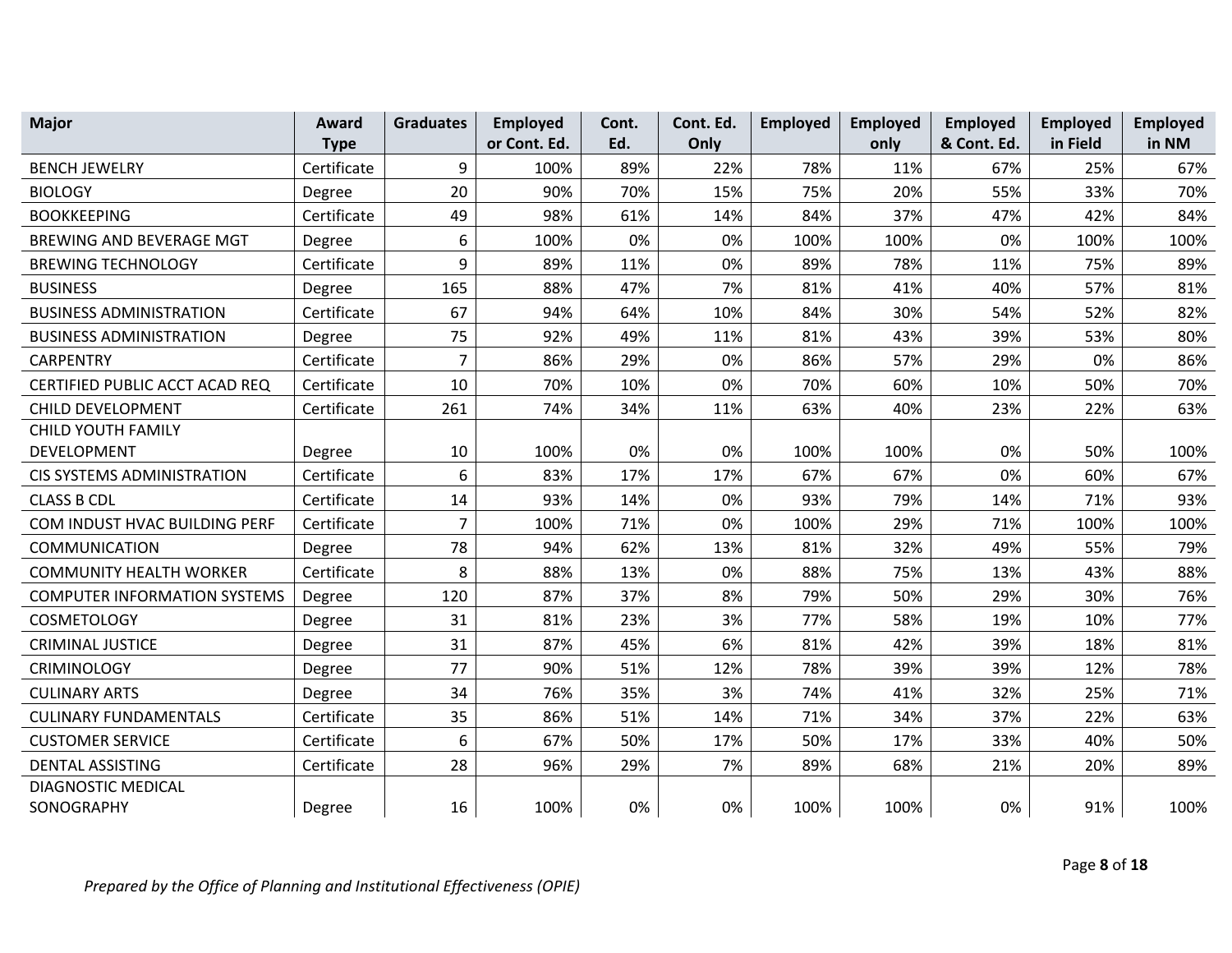| <b>Major</b>                           | Award       | <b>Graduates</b> | <b>Employed</b> | Cont. | Cont. Ed. | Employed | <b>Employed</b> | <b>Employed</b> | <b>Employed</b> | Employed |
|----------------------------------------|-------------|------------------|-----------------|-------|-----------|----------|-----------------|-----------------|-----------------|----------|
|                                        | <b>Type</b> |                  | or Cont. Ed.    | Ed.   | Only      |          | only            | & Cont. Ed.     | in Field        | in NM    |
| DIESEL EQUIPMENT TECHNOLOGY            | Certificate | 20               | 85%             | 20%   | 10%       | 75%      | 65%             | 10%             | 11%             | 70%      |
| EARLY CHILDHOOD MULTICULT              |             |                  |                 |       |           |          |                 |                 |                 |          |
| <b>EDUC</b>                            | Degree      | 69               | 86%             | 38%   | 12%       | 74%      | 48%             | 26%             | 49%             | 74%      |
| <b>ELECTRICAL TRADES</b>               | Certificate | 23               | 100%            | 57%   | 9%        | 91%      | 43%             | 48%             | 67%             | 87%      |
| <b>ELECTRICAL TRADES</b>               | Degree      | 32               | 88%             | 31%   | 6%        | 81%      | 56%             | 25%             | 38%             | 81%      |
| <b>EMERGENCY MED SERV PARAMEDIC</b>    | Degree      | 29               | 97%             | 21%   | 0%        | 97%      | 76%             | 21%             | 95%             | 97%      |
| <b>EMERGENCY MEDICAL TECH-BASIC</b>    | Certificate | 179              | 92%             | 40%   | 4%        | 88%      | 52%             | 36%             | 44%             | 87%      |
| EMS MEDICAL TECH-INTERMEDIATE          | Certificate | 75               | 95%             | 51%   | 3%        | 92%      | 44%             | 48%             | 63%             | 89%      |
| <b>ENGINEERING</b>                     | Degree      | 44               | 82%             | 59%   | 18%       | 64%      | 23%             | 41%             | 0%              | 64%      |
| <b>ENGLISH</b>                         | Degree      | 22               | 82%             | 64%   | 36%       | 45%      | 18%             | 27%             | 7%              | 45%      |
| ENTREPRENEURSHIP                       | Certificate | 8                | 88%             | 38%   | 25%       | 63%      | 50%             | 13%             | 25%             | 63%      |
| <b>EXERCISE SCIENCE &amp; WELLNESS</b> | Degree      | 10               | 100%            | 60%   | 20%       | 80%      | 40%             | 40%             | 0%              | 80%      |
| FILM CREW TECHNICIAN                   | Certificate | 70               | 97%             | 57%   | 16%       | 81%      | 40%             | 41%             | 54%             | 79%      |
| <b>FILM PRODUCTION</b>                 | Degree      | 16               | 88%             | 63%   | 38%       | 50%      | 25%             | 25%             | 20%             | 50%      |
| <b>FINE ARTS</b>                       | Degree      | 19               | 84%             | 53%   | 16%       | 68%      | 32%             | 37%             | 22%             | 63%      |
| <b>FIRE SCIENCE</b>                    | Degree      | 32               | 91%             | 50%   | 3%        | 88%      | 41%             | 47%             | 75%             | 88%      |
| <b>FITNESS</b>                         | Certificate | 10               | 100%            | 70%   | 10%       | 90%      | 30%             | 60%             | 0%              | 90%      |
| <b>FOOD SERVICE MANAGEMENT</b>         | Certificate | 30               | 87%             | 53%   | 10%       | 77%      | 33%             | 43%             | 31%             | 77%      |
| <b>GENERAL BUSINESS</b>                | Certificate | 245              | 93%             | 58%   | 14%       | 79%      | 35%             | 44%             | 48%             | 76%      |
| <b>GENERAL STUDIES CERTIFICATE</b>     | Certificate | 1,048            | 89%             | 56%   | 14%       | 75%      | 33%             | 42%             | 0%              | 74%      |
| <b>HEALTH INFORMATION</b>              |             |                  |                 |       |           |          |                 |                 |                 |          |
| <b>TECHNOLOGY</b>                      | Degree      | 13               | 100%            | 15%   | 8%        | 92%      | 85%             | 8%              | 67%             | 92%      |
| HEALTH WELLNESS PUBLIC SAFETY          | Certificate | 1,388            | 90%             | 48%   | 10%       | 80%      | 42%             | 39%             | 26%             | 80%      |
| <b>HISTORY</b>                         | Degree      | 32               | 91%             | 63%   | 25%       | 66%      | 28%             | 38%             | 0%              | 63%      |
| HOME HEALTH AIDE                       | Certificate | 54               | 43%             | 13%   | 6%        | 37%      | 30%             | 7%              | 0%              | 37%      |
| HOSPITALITY AND TOURISM                | Degree      | 12               | 100%            | 50%   | 17%       | 83%      | 50%             | 33%             | 40%             | 83%      |
| <b>HUMAN SERVICES</b>                  | Degree      | 86               | 90%             | 59%   | 6%        | 84%      | 30%             | 53%             | 19%             | 83%      |
| <b>INFANT FAMILY STUDIES</b>           | Certificate | 6                | 100%            | 33%   | 17%       | 83%      | 67%             | 17%             | 50%             | 83%      |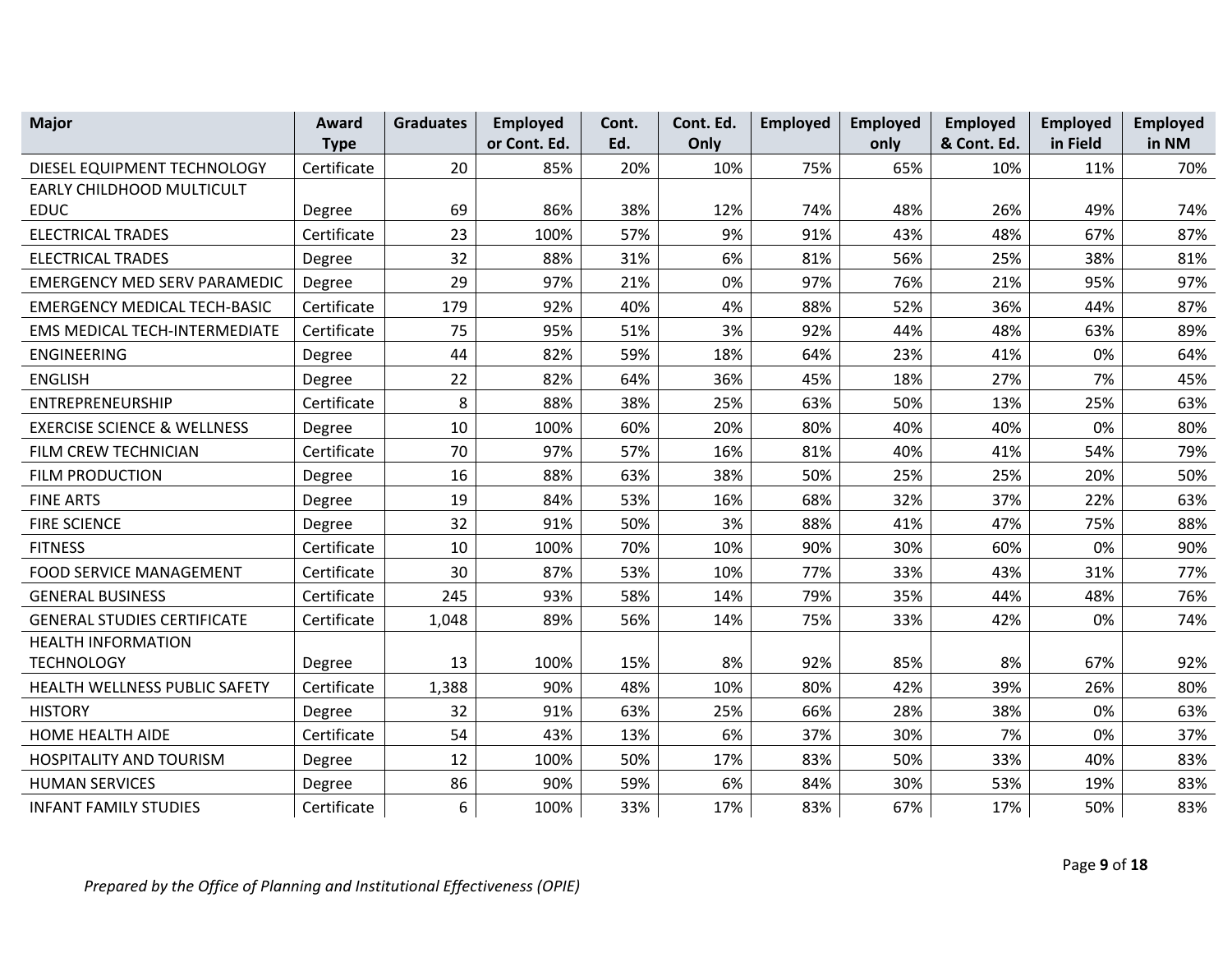| <b>Major</b>                          | Award       | <b>Graduates</b> | <b>Employed</b> | Cont. | Cont. Ed. | Employed | <b>Employed</b> | Employed    | Employed | <b>Employed</b> |
|---------------------------------------|-------------|------------------|-----------------|-------|-----------|----------|-----------------|-------------|----------|-----------------|
|                                       | <b>Type</b> |                  | or Cont. Ed.    | Ed.   | Only      |          | only            | & Cont. Ed. | in Field | in NM           |
| <b>INTEGRATED STUDIES</b>             | Degree      | 1,727            | 90%             | 56%   | 12%       | 79%      | 34%             | 45%         | 0%       | 78%             |
| <b>LIBERAL ARTS</b>                   | Degree      | 745              | 91%             | 62%   | 16%       | 75%      | 29%             | 46%         | 0%       | 74%             |
| MACHINE TOOL TECHNOLOGY               | Certificate | 19               | 100%            | 74%   | 11%       | 89%      | 26%             | 63%         | 60%      | 84%             |
| MACHINE TOOL TECHNOLOGY               | Degree      | 9                | 78%             | 67%   | 11%       | 67%      | 11%             | 56%         | 25%      | 67%             |
| <b>MATHEMATICAL SCIENCES</b>          | Degree      | 15               | 80%             | 60%   | 27%       | 53%      | 20%             | 33%         | 25%      | 53%             |
| <b>MEDICAL LAB TECHNICIAN</b>         | Degree      | 12               | 92%             | 25%   | 0%        | 92%      | 67%             | 25%         | 40%      | 92%             |
| MEDICAL OFFICE RECEPTIONIST           | Certificate | 10               | 100%            | 40%   | 10%       | 90%      | 60%             | 30%         | 57%      | 90%             |
| <b>MODERN LANGUAGES</b>               | Degree      | 5                | 100%            | 100%  | 20%       | 80%      | 0%              | 80%         | 50%      | 80%             |
| <b>NURSING</b>                        | Degree      | 259              | 90%             | 13%   | 1%        | 89%      | 77%             | 12%         | 49%      | 86%             |
| <b>NURSING ASSISTANT</b>              | Certificate | 235              | 85%             | 37%   | 5%        | 80%      | 48%             | 32%         | 13%      | 80%             |
| <b>NUTRITION</b>                      | Degree      | 15               | 93%             | 73%   | 33%       | 60%      | 20%             | 40%         | 13%      | 60%             |
| <b>OFFICE RECEPTIONIST</b>            | Certificate | 8                | 75%             | 38%   | 0%        | 75%      | 38%             | 38%         | 60%      | 75%             |
| OFFICE TECHNOLOGY                     | Degree      | 17               | 94%             | 53%   | 0%        | 94%      | 41%             | 53%         | 75%      | 94%             |
| <b>ONLINE TEACHING &amp; LEARNING</b> | Certificate | 8                | 100%            | 25%   | 0%        | 100%     | 75%             | 25%         | 100%     | 100%            |
| <b>PARALEGAL STUDIES</b>              | Degree      | 19               | 89%             | 42%   | 5%        | 84%      | 47%             | 37%         | 25%      | 74%             |
| PATIENT CARE TECHNICIAN               | Certificate | 45               | 93%             | 53%   | 0%        | 93%      | 40%             | 53%         | 17%      | 93%             |
| PAYROLL CLERK                         | Certificate | 66               | 92%             | 56%   | 14%       | 79%      | 36%             | 42%         | 34%      | 79%             |
| PHARMACY TECHNICIAN                   | Certificate | 32               | 78%             | 50%   | 9%        | 69%      | 28%             | 41%         | 21%      | 69%             |
| PHLEBOTOMY                            | Certificate | 97               | 89%             | 31%   | 5%        | 84%      | 58%             | 26%         | 12%      | 84%             |
| PHYSICAL THERAPIST ASSISTANT          | Degree      | 10               | 100%            | 0%    | 0%        | 100%     | 100%            | 0%          | 50%      | 100%            |
| <b>PHYSICS</b>                        | Degree      | 11               | 91%             | 64%   | 18%       | 73%      | 27%             | 45%         | 0%       | 73%             |
| PLUMBING AND GAS FITTING              | Certificate | 25               | 100%            | 4%    | 0%        | 100%     | 96%             | 4%          | 100%     | 100%            |
| POLITICAL SCIENCE                     | Degree      | 8                | 75%             | 25%   | 13%       | 63%      | 50%             | 13%         | 0%       | 63%             |
| POST DEGREE PARALEGAL STUDIES         | Certificate | 12               | 67%             | 0%    | 0%        | 67%      | 67%             | 0%          | 14%      | 67%             |
| POST PRODUCTION TECHNICIAN            | Certificate | 17               | 88%             | 71%   | 24%       | 65%      | 18%             | 47%         | 45%      | 65%             |
| POST-DEGREE COMM DENTAL HLTH          | Certificate | 6                | 100%            | 0%    | 0%        | 100%     | 100%            | 0%          | 0%       | 100%            |
| POWERPLANT MAINTENANCE TECH           | Certificate | 18               | 94%             | 72%   | 22%       | 72%      | 22%             | 50%         | 67%      | 72%             |
| PRE-HEALTH SCIENCES                   | Degree      | 93               | 86%             | 53%   | 8%        | 78%      | 33%             | 45%         | 33%      | 76%             |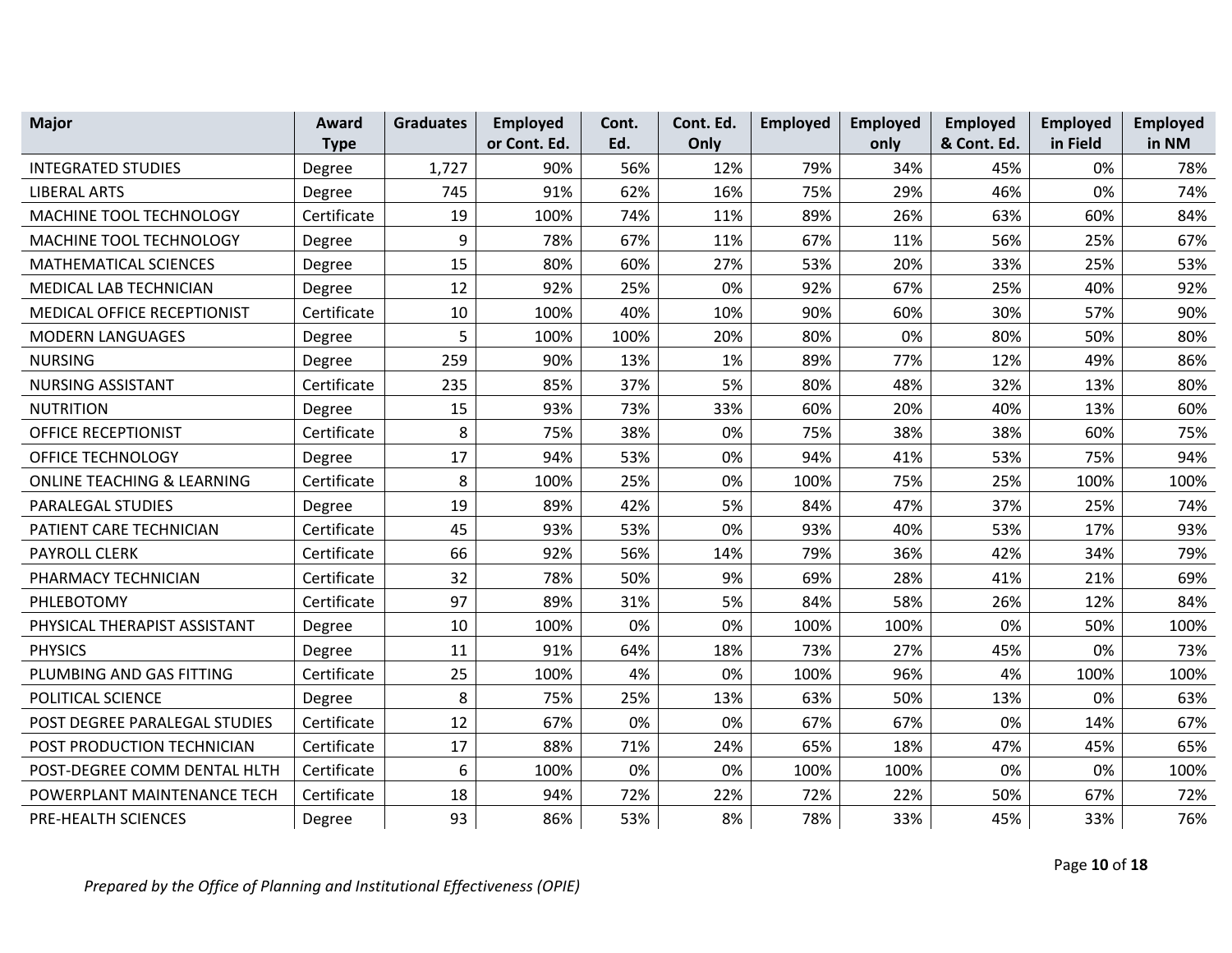| <b>Major</b>                   | Award       | <b>Graduates</b> | <b>Employed</b> | Cont. | Cont. Ed. | <b>Employed</b> | <b>Employed</b> | <b>Employed</b> | <b>Employed</b> | <b>Employed</b> |
|--------------------------------|-------------|------------------|-----------------|-------|-----------|-----------------|-----------------|-----------------|-----------------|-----------------|
|                                | <b>Type</b> |                  | or Cont. Ed.    | Ed.   | Only      |                 | only            | & Cont. Ed.     | in Field        | in NM           |
| <b>PRE-LAW</b>                 | Degree      | 12               | 92%             | 58%   | 8%        | 83%             | 33%             | 50%             | 0%              | 83%             |
| PROJECT MANAGEMENT             | Certificate | 22               | 91%             | 36%   | 14%       | 77%             | 55%             | 23%             | 31%             | 68%             |
| <b>PSYCHOLOGY</b>              | Degree      | 146              | 90%             | 55%   | 11%       | 79%             | 34%             | 45%             | 10%             | 78%             |
| RADIOLOGIC TECHNOLOGY          | Degree      | 21               | 95%             | 5%    | 0%        | 95%             | 90%             | 5%              | 94%             | 95%             |
| RESIDENTIAL HVAC               | Certificate | 25               | 80%             | 44%   | 8%        | 72%             | 36%             | 36%             | 33%             | 72%             |
| <b>RESIDENTIAL WIRING</b>      | Certificate | 52               | 88%             | 65%   | 21%       | 67%             | 23%             | 44%             | 32%             | 65%             |
| <b>RESPIRATORY THERAPY</b>     | Degree      | 14               | 79%             | 0%    | 0%        | 79%             | 79%             | 0%              | 25%             | 79%             |
| RETAIL MANAGEMENT              | Certificate | 14               | 100%            | 36%   | 7%        | 93%             | 64%             | 29%             | 0%              | 93%             |
| <b>SOCIOLOGY</b>               | Degree      | 92               | 86%             | 49%   | 15%       | 71%             | 37%             | 34%             | 10%             | 70%             |
| SPANISH LANGUAGE               | Certificate | 9                | 89%             | 56%   | 11%       | 78%             | 33%             | 44%             | 40%             | 78%             |
| STERILE PROCESSING TECHNICIAN  | Certificate | 38               | 92%             | 24%   | 5%        | 87%             | 68%             | 18%             | 7%              | 87%             |
| <b>SURGICAL TECHNOLOGY</b>     | Certificate | 7                | 86%             | 14%   | 0%        | 86%             | 71%             | 14%             | 86%             | 86%             |
| <b>SURGICAL TECHNOLOGY</b>     | Degree      | 24               | 96%             | 17%   | 0%        | 96%             | 79%             | 17%             | 91%             | 88%             |
| <b>TEACHER EDUCATION</b>       | Degree      | 66               | 91%             | 53%   | 14%       | 77%             | 38%             | 39%             | 42%             | 76%             |
| <b>THEATRE</b>                 | Degree      | 5                | 100%            | 60%   | 40%       | 60%             | 40%             | 20%             | 0%              | 60%             |
| TRANSPORTATION TECHNOLOGY      | Degree      | 16               | 94%             | 38%   | 6%        | 88%             | 56%             | 31%             | 67%             | 88%             |
| <b>TRUCK DRIVING</b>           | Certificate | 96               | 83%             | 10%   | 2%        | 81%             | 73%             | 8%              | 35%             | 79%             |
| <b>VETERINARY RECEPTIONIST</b> | Certificate | 24               | 88%             | 50%   | 21%       | 67%             | 38%             | 29%             | 10%             | 67%             |
| <b>VETERINARY TECHNOLOGY</b>   | Degree      | 11               | 100%            | 36%   | 0%        | 100%            | 64%             | 36%             | 100%            | 100%            |
| WELDING                        | Certificate | 54               | 93%             | 69%   | 20%       | 72%             | 24%             | 48%             | 66%             | 70%             |
| WELDING                        | Degree      | 37               | 92%             | 57%   | 5%        | 86%             | 35%             | 51%             | 76%             | 78%             |
| All Other                      | All Other   | 79               | 91%             | 42%   | 8%        | 84%             | 49%             | 34%             | 64%             | 81%             |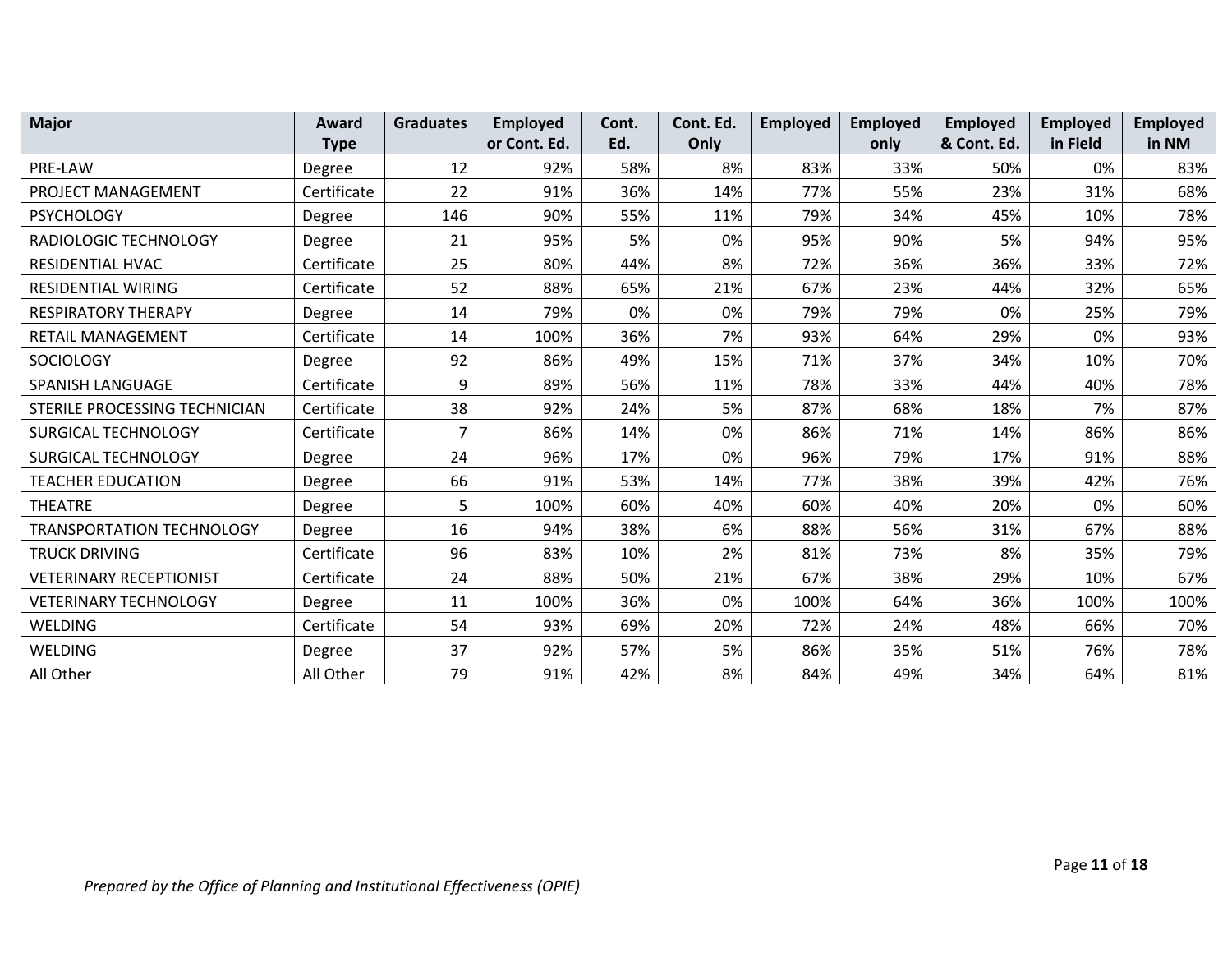### **Top Continuing Education Schools**

| Cont. Ed. School                | <b>Graduates</b> |
|---------------------------------|------------------|
| <b>CNM</b>                      | 2,249            |
| <b>UNM</b>                      | 495              |
| <b>NMHU</b>                     | 45               |
| <b>ENMU</b>                     | 14               |
| <b>SFCC</b>                     | 14               |
| <b>LEWIS UNIVERSITY</b>         | 6                |
| <b>NMSU</b>                     | 6                |
| <b>ARIZONA STATE UNIVERSITY</b> | 5                |
| <b>GRAND CANYON UNIVERSITY</b>  | 5                |

Note: Continuing Education schools with less than 5 graduates were removed from the above table.

# **Top Continuing Education Majors (of non‐CNM schools)**

| Cont. Ed. Major                    | <b>Graduates</b> |
|------------------------------------|------------------|
| <b>BUSINESS ADMINISTRATION</b>     | 46               |
| PRE BUSINESS ADMINISTRATION        | 44               |
| PRE PSYCHOLOGY                     | 43               |
| <b>NURSING</b>                     | 34               |
| <b>SOCIAL WORK</b>                 | 23               |
| <b>PSYCHOLOGY</b>                  | 20               |
| PRE CRIMINOLOGY                    | 19               |
| PRE BIOLOGY                        | 18               |
| PRE COMMUNICATION                  | 12               |
| PRE NUTRITION DIETETICS            | 12               |
| <b>LIBERAL ARTS</b>                | 10               |
| <b>PRE LIBERAL ARTS</b>            | 10               |
| <b>APPLIED ARTS AND SCIENCES</b>   | 9                |
| <b>ELEMENTARY EDUCATION</b>        | 9                |
| <b>MEDICAL LABORATORY SCIENCES</b> | 8                |
| <b>SOCIOLOGY</b>                   | 8                |
| PRE ANTHROPOLOGY                   | 7                |
| PRE ELECTRICAL ENGINEERING         | 7                |
| PRE ENGLISH STUDIES                | 7                |
| PRE SECONDARY EDUCATION            | 7                |
| <b>UNDECIDED</b>                   | 7                |
| <b>CRIMINOLOGY</b>                 | 6                |
| EARLY CHLDHD MULTICULTURAL EDU     | 6                |
| PRE ELEMENTARY EDUCATION           | 6                |
| <b>PRE EXERCISE SCIENCE</b>        | 6                |

*Prepared by the Office of Planning and Institutional Effectiveness (OPIE)*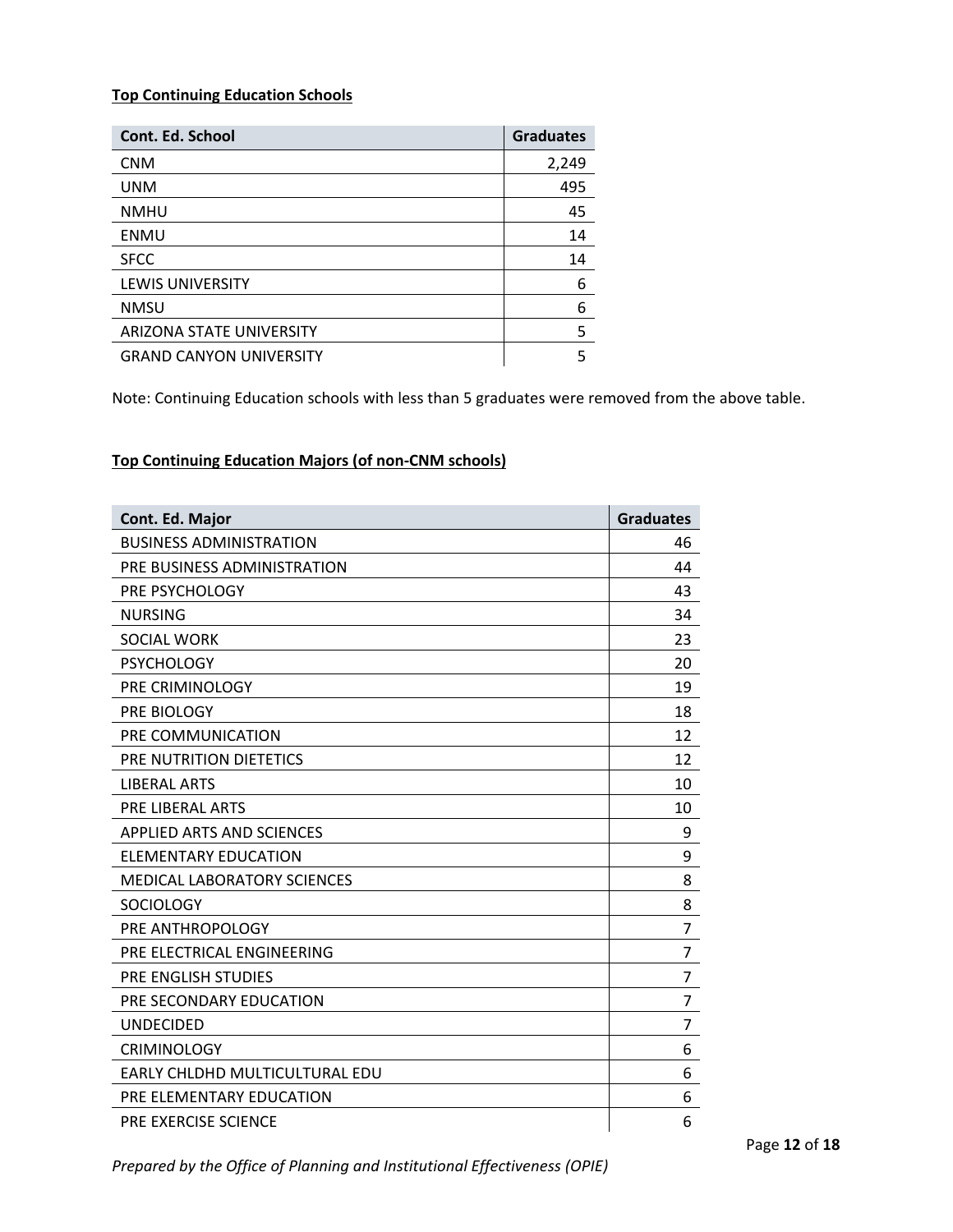| Cont. Ed. Major            | <b>Graduates</b> |
|----------------------------|------------------|
| PRE FAMILY CHILD STUDIES   | 6                |
| MECHANICAL ENGINEERING     |                  |
| PRE ART STUDIO             |                  |
| PRE COMPUTER SCIENCE       |                  |
| PRE JOURNALISM MASS COMM   |                  |
| PRE MECHANICAL ENGINEERING |                  |
| RADIOLOGIC SCIENCES        |                  |

Note: Majors with less than 5 graduates were removed from the above table.

# **Employment Information**

| <b>Major</b>                      | <b>Award</b><br><b>Type</b> | <b>Graduates</b> | Employed (#)   | <b>Employed in</b><br><b>Unknown Field</b> | <b>Training-related</b><br><b>Population</b> |
|-----------------------------------|-----------------------------|------------------|----------------|--------------------------------------------|----------------------------------------------|
| <b>ACCOUNTING</b>                 | Certificate                 | 43               | 38             | 28                                         | 15                                           |
| <b>ACCOUNTING</b>                 | Degree                      | 41               | 31             | 21                                         | 20                                           |
| AIRFRAME MAINTENANCE TECH         | Certificate                 | 12               | 10             | $\overline{2}$                             | 10                                           |
| <b>ANTHROPOLOGY</b>               | Degree                      | 20               | 16             | 10                                         | 10                                           |
| <b>ARCH ENGR DRAFTING</b>         |                             |                  |                |                                            |                                              |
| <b>TECHNOLOGY</b>                 | Certificate                 | 23               | 18             | 10                                         | 13                                           |
| <b>ARCH ENGR DRAFTING</b>         |                             |                  |                |                                            |                                              |
| <b>TECHNOLOGY</b>                 | Degree                      | 22               | 18             | 11                                         | 11                                           |
| ATL ELEMENTARY EDUCATION          | Certificate                 | 40               | 40             | 9                                          | 31                                           |
| ATL SECONDARY EDUCATION           | Certificate                 | 41               | 40             | 10                                         | 31                                           |
| ATL SPECIAL EDUCATION             | Certificate                 | 39               | 39             | 12                                         | 27                                           |
| <b>AUTOMOTIVE SERV</b>            |                             |                  |                |                                            |                                              |
| <b>FUNDAMENTALS</b>               | Certificate                 | 87               | 72             | 55                                         | 32                                           |
| <b>AUTOMOTIVE TECHNOLOGY</b>      | Certificate                 | 29               | 20             | 15                                         | 14                                           |
| <b>AVIATION MAINTENANCE TECH</b>  | Degree                      | 12               | $\overline{7}$ | $\mathbf{1}$                               | 11                                           |
| <b>BAKING</b>                     | Certificate                 | 36               | 25             | 18                                         | 18                                           |
| <b>BENCH JEWELRY</b>              | Certificate                 | 9                | $\overline{7}$ | 5                                          | 4                                            |
| <b>BIOLOGY</b>                    | Degree                      | 20               | 15             | 11                                         | 9                                            |
| <b>BOOKKEEPING</b>                | Certificate                 | 49               | 41             | 25                                         | 24                                           |
| BREWING AND BEVERAGE MGT          | Degree                      | 6                | 6              | 4                                          | $\overline{2}$                               |
| <b>BREWING TECHNOLOGY</b>         | Certificate                 | 9                | 8              | 5                                          | $\overline{4}$                               |
| <b>BUSINESS</b>                   | Degree                      | 165              | 134            | 89                                         | 76                                           |
| <b>BUSINESS ADMINISTRATION</b>    | Certificate                 | 67               | 56             | 38                                         | 29                                           |
| <b>BUSINESS ADMINISTRATION</b>    | Degree                      | 75               | 61             | 41                                         | 34                                           |
| <b>CARPENTRY</b>                  | Certificate                 | $\overline{7}$   | 6              | 6                                          | $\mathbf{1}$                                 |
| CERTIFIED PUBLIC ACCT ACAD REQ    | Certificate                 | 10               | 7              | $\overline{4}$                             | 6                                            |
| CHILD DEVELOPMENT                 | Certificate                 | 261              | 165            | 128                                        | 133                                          |
| CHILD YOUTH FAMILY                |                             |                  |                |                                            |                                              |
| <b>DEVELOPMENT</b>                | Degree                      | 10               | 10             | 6                                          | 4                                            |
| <b>CIS SYSTEMS ADMINISTRATION</b> | Certificate                 | 6                | $\overline{4}$ | $\mathbf{1}$                               | 5                                            |
| <b>CLASS B CDL</b>                | Certificate                 | 14               | 13             | $\overline{7}$                             | $\overline{7}$                               |
| COM INDUST HVAC BUILDING PERF     | Certificate                 | $\overline{7}$   | $\overline{7}$ | 5                                          | $\overline{2}$                               |

*Prepared by the Office of Planning and Institutional Effectiveness (OPIE)*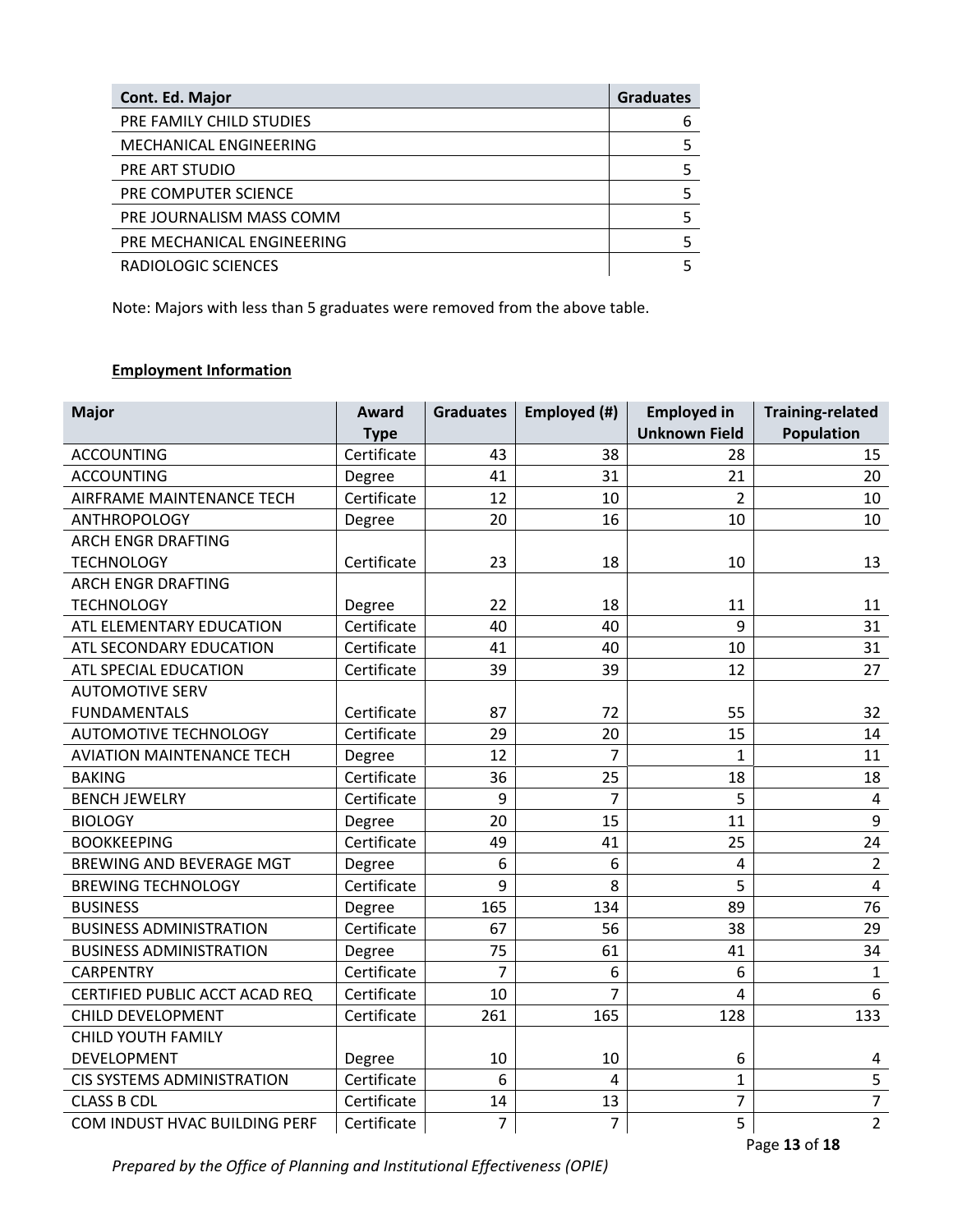| <b>Major</b>                           | Award       | <b>Graduates</b> | Employed (#) | <b>Employed in</b>   | <b>Training-related</b> |
|----------------------------------------|-------------|------------------|--------------|----------------------|-------------------------|
|                                        | <b>Type</b> |                  |              | <b>Unknown Field</b> | Population              |
| <b>COMMUNICATION</b>                   | Degree      | 78               | 63           | 38                   | 40                      |
| <b>COMMUNITY HEALTH WORKER</b>         | Certificate | 8                | 7            | 1                    | $\overline{7}$          |
| <b>COMPUTER INFORMATION SYSTEMS</b>    | Degree      | 120              | 95           | 57                   | 63                      |
| <b>COSMETOLOGY</b>                     | Degree      | 31               | 24           | 21                   | 10                      |
| <b>CRIMINAL JUSTICE</b>                | Degree      | 31               | 25           | 20                   | 11                      |
| <b>CRIMINOLOGY</b>                     | Degree      | 77               | 60           | 43                   | 34                      |
| <b>CULINARY ARTS</b>                   | Degree      | 34               | 25           | 18                   | 16                      |
| <b>CULINARY FUNDAMENTALS</b>           | Certificate | 35               | 25           | 17                   | 18                      |
| <b>CUSTOMER SERVICE</b>                | Certificate | 6                | 3            | $\mathbf{1}$         | $\mathsf S$             |
| <b>DENTAL ASSISTING</b>                | Certificate | 28               | 25           | 23                   | $\overline{5}$          |
| <b>DIAGNOSTIC MEDICAL</b>              |             |                  |              |                      |                         |
| SONOGRAPHY                             | Degree      | 16               | 16           | 5                    | 11                      |
| DIESEL EQUIPMENT TECHNOLOGY            | Certificate | 20               | 15           | 11                   | 9                       |
| <b>EARLY CHILDHOOD MULTICULT</b>       |             |                  |              |                      |                         |
| <b>EDUC</b>                            | Degree      | 69               | 51           | 34                   | 35                      |
| <b>ELECTRICAL TRADES</b>               | Certificate | 23               | 21           | 17                   | 6                       |
| <b>ELECTRICAL TRADES</b>               | Degree      | 32               | 26           | 19                   | 13                      |
| <b>EMERGENCY MED SERV PARAMEDIC</b>    | Degree      | 29               | 28           | 10                   | 19                      |
| <b>EMERGENCY MEDICAL TECH-BASIC</b>    | Certificate | 179              | 158          | 122                  | 57                      |
| EMS MEDICAL TECH-INTERMEDIATE          | Certificate | 75               | 69           | 45                   | 30                      |
| <b>ENGINEERING</b>                     | Degree      | 44               | 28           | 25                   | 19                      |
| <b>ENGLISH</b>                         | Degree      | 22               | 10           | 8                    | 14                      |
| ENTREPRENEURSHIP                       | Certificate | 8                | 5            | 4                    | 4                       |
| <b>EXERCISE SCIENCE &amp; WELLNESS</b> | Degree      | 10               | 8            | $\overline{7}$       | 3                       |
| FILM CREW TECHNICIAN                   | Certificate | 70               | 57           | 24                   | 46                      |
| <b>FILM PRODUCTION</b>                 | Degree      | 16               | 8            | 6                    | 10                      |
| <b>FINE ARTS</b>                       | Degree      | 19               | 13           | 10                   | $\boldsymbol{9}$        |
| <b>FIRE SCIENCE</b>                    | Degree      | 32               | 28           | 12                   | 20                      |
| <b>FITNESS</b>                         | Certificate | 10               | 9            | 7                    | 3                       |
| <b>FOOD SERVICE MANAGEMENT</b>         | Certificate | 30               | 23           | 17                   | 13                      |
| <b>GENERAL BUSINESS</b>                | Certificate | 245              | 193          | 126                  | 119                     |
| <b>GENERAL STUDIES CERTIFICATE</b>     | Certificate | 1,048            | 788          | 788                  | 260                     |
| <b>HEALTH INFORMATION</b>              |             |                  |              |                      |                         |
| <b>TECHNOLOGY</b>                      | Degree      | 13               | 12           | 7                    | 6                       |
| HEALTH WELLNESS PUBLIC SAFETY          | Certificate | 1,388            | 1,116        | 849                  | 539                     |
| <b>HISTORY</b>                         | Degree      | 32               | 21           | 18                   | 14                      |
| HOME HEALTH AIDE                       | Certificate | 54               | 20           | 17                   | 37                      |
| HOSPITALITY AND TOURISM                | Degree      | 12               | 10           | $\overline{7}$       | 5                       |
| <b>HUMAN SERVICES</b>                  | Degree      | 86               | 72           | 55                   | 31                      |
| <b>INFANT FAMILY STUDIES</b>           | Certificate | 6                | 5            | 4                    | $\overline{2}$          |
| <b>INTEGRATED STUDIES</b>              | Degree      | 1,727            | 1,359        | 1359                 | 368                     |
| <b>LIBERAL ARTS</b>                    | Degree      | 745              | 558          | 558                  | 187                     |
| MACHINE TOOL TECHNOLOGY                | Certificate | 19               | 17           | 14                   | 5                       |
| MACHINE TOOL TECHNOLOGY                | Degree      | 9                | 6            | 5                    | $\overline{4}$          |
| MATHEMATICAL SCIENCES                  | Degree      | 15               | 8            | $\overline{3}$       | 12                      |
| MEDICAL LAB TECHNICIAN                 | Degree      | 12               | 11           | $\overline{7}$       | 5                       |

*Prepared by the Office of Planning and Institutional Effectiveness (OPIE)*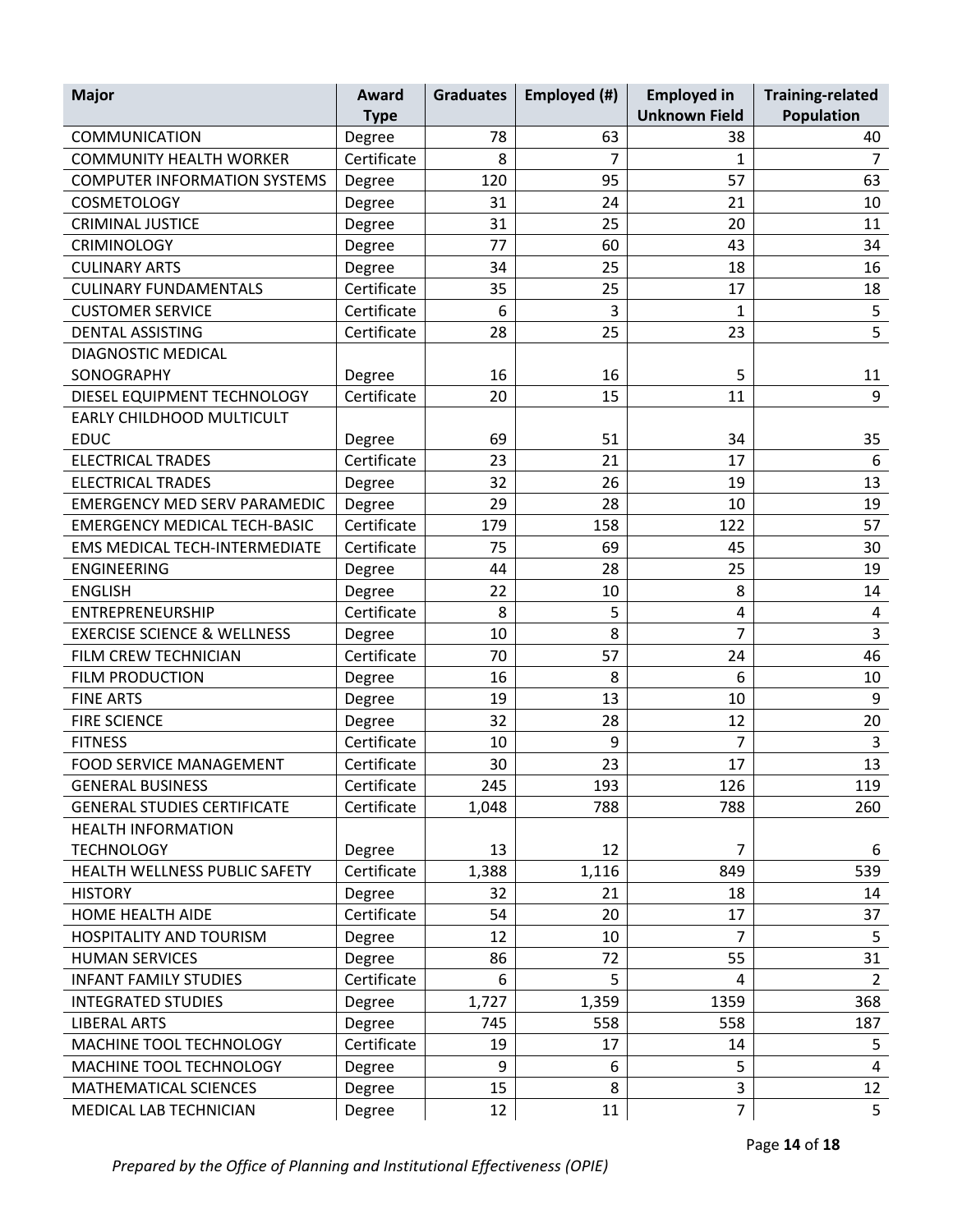| <b>Major</b>                          | Award       | <b>Graduates</b> | Employed (#) | <b>Employed in</b>   | <b>Training-related</b> |
|---------------------------------------|-------------|------------------|--------------|----------------------|-------------------------|
|                                       | <b>Type</b> |                  |              | <b>Unknown Field</b> | Population              |
| MEDICAL OFFICE RECEPTIONIST           | Certificate | 10               | 9            | 3                    | $\overline{7}$          |
| <b>MODERN LANGUAGES</b>               | Degree      | 5                | 4            | 1                    | 4                       |
| <b>NURSING</b>                        | Degree      | 259              | 231          | 166                  | 93                      |
| <b>NURSING ASSISTANT</b>              | Certificate | 235              | 188          | 150                  | 85                      |
| <b>NUTRITION</b>                      | Degree      | 15               | 9            | 7                    | 8                       |
| <b>OFFICE RECEPTIONIST</b>            | Certificate | 8                | 6            | 3                    | 5                       |
| OFFICE TECHNOLOGY                     | Degree      | 17               | 16           | 9                    | $\bf 8$                 |
| <b>ONLINE TEACHING &amp; LEARNING</b> | Certificate | 8                | 8            | 1                    | $\overline{7}$          |
| <b>PARALEGAL STUDIES</b>              | Degree      | 19               | 16           | 11                   | 8                       |
| PATIENT CARE TECHNICIAN               | Certificate | 45               | 42           | 39                   | $\boldsymbol{6}$        |
| <b>PAYROLL CLERK</b>                  | Certificate | 66               | 52           | 34                   | 32                      |
| PHARMACY TECHNICIAN                   | Certificate | 32               | 22           | 18                   | 14                      |
| PHLEBOTOMY                            | Certificate | 97               | 81           | 71                   | 26                      |
| PHYSICAL THERAPIST ASSISTANT          | Degree      | 10               | 10           | 8                    | $\overline{2}$          |
| <b>PHYSICS</b>                        | Degree      | 11               | 8            | 6                    | 5                       |
| PLUMBING AND GAS FITTING              | Certificate | 25               | 25           | 13                   | 12                      |
| POLITICAL SCIENCE                     | Degree      | 8                | 5            | 4                    | 4                       |
| POST DEGREE PARALEGAL STUDIES         | Certificate | 12               | 8            | 5                    | $\overline{7}$          |
| POST PRODUCTION TECHNICIAN            | Certificate | 17               | 11           | 6                    | 11                      |
| POST-DEGREE COMM DENTAL HLTH          | Certificate | 6                | 6            | 5                    | 1                       |
| POWERPLANT MAINTENANCE TECH           | Certificate | 18               | 13           | 3                    | 15                      |
| PRE-HEALTH SCIENCES                   | Degree      | 93               | 73           | 53                   | 40                      |
| PRE-LAW                               | Degree      | 12               | 10           | 8                    | 4                       |
| PROJECT MANAGEMENT                    | Certificate | 22               | 17           | 9                    | 13                      |
| <b>PSYCHOLOGY</b>                     | Degree      | 146              | 115          | 87                   | 59                      |
| RADIOLOGIC TECHNOLOGY                 | Degree      | 21               | 20           | 5                    | 16                      |
| RESIDENTIAL HVAC                      | Certificate | 25               | 18           | 13                   | 12                      |
| RESIDENTIAL WIRING                    | Certificate | 52               | 35           | 18                   | 34                      |
| <b>RESPIRATORY THERAPY</b>            | Degree      | 14               | 11           | 10                   | 4                       |
| RETAIL MANAGEMENT                     | Certificate | 14               | 13           | 13                   | $\mathbf{1}$            |
| <b>SOCIOLOGY</b>                      | Degree      | 92               | 65           | 42                   | 50                      |
| <b>SPANISH LANGUAGE</b>               | Certificate | 9                | 7            | 4                    | 5                       |
| STERILE PROCESSING TECHNICIAN         | Certificate | 38               | 33           | 24                   | 14                      |
| SURGICAL TECHNOLOGY                   | Certificate | $\overline{7}$   | 6            | 0                    | $\overline{7}$          |
| SURGICAL TECHNOLOGY                   | Degree      | 24               | 23           | $\overline{2}$       | 22                      |
| <b>TEACHER EDUCATION</b>              | Degree      | 66               | 51           | 35                   | 31                      |
| <b>THEATRE</b>                        | Degree      | 5                | 3            | $\overline{2}$       | 3                       |
| TRANSPORTATION TECHNOLOGY             | Degree      | 16               | 14           | 10                   | 6                       |
| <b>TRUCK DRIVING</b>                  | Certificate | 96               | 78           | 53                   | 43                      |
| <b>VETERINARY RECEPTIONIST</b>        | Certificate | 24               | 16           | 14                   | 10                      |
| <b>VETERINARY TECHNOLOGY</b>          | Degree      | 11               | 11           | 10                   | 1                       |
| WELDING                               | Certificate | 54               | 39           | 10                   | 44                      |
| WELDING                               | Degree      | 37               | 32           | 8                    | 29                      |
| All Other                             | All Other   | 79               | 66           | 29                   | 50                      |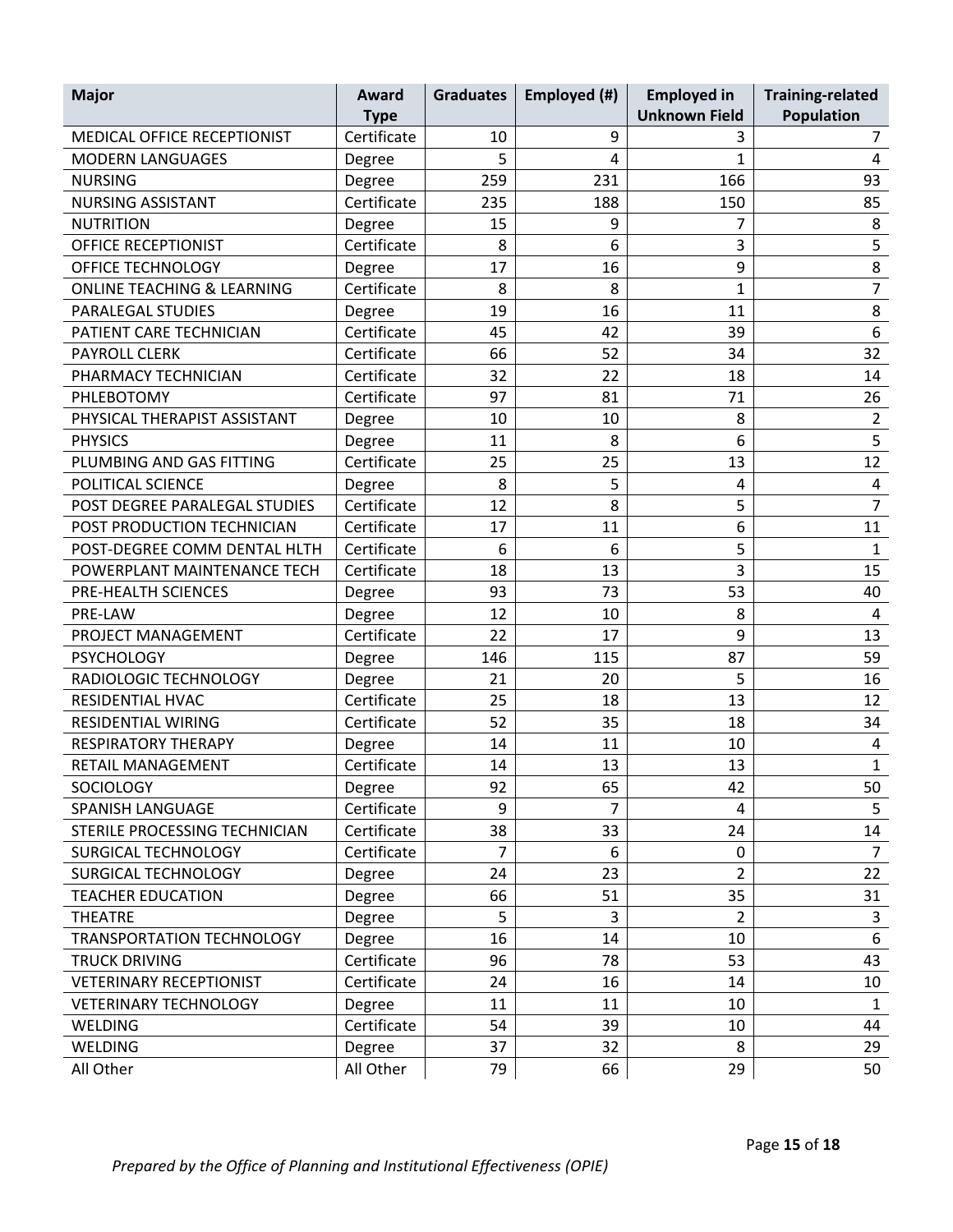### **Training‐Related Population**

| <b>Employed in Field</b> | <b>Employed out of Field</b> | Cont. Ed., no known<br>Emp. | No known emp. and not<br>cont. ed. |
|--------------------------|------------------------------|-----------------------------|------------------------------------|
| 32%                      | 14%                          | 24%                         | 30%                                |

Note:

Training‐related population includes all graduates except for those who are employed in an unknown field. Training-related percentages are based on the training-related population. It is likely the number of graduates who are employed in a training‐related field is higher than the reported values due to the number employed in unknown fields.

### **Top Employers**

| <b>Employer</b>                              | <b>Graduates</b> |
|----------------------------------------------|------------------|
| <b>CNM</b>                                   | 239              |
| <b>APS</b>                                   | 130              |
| Presbyterian                                 | 49               |
| Albuquerque Fire Department                  | 41               |
| City of Albuquerque                          | 37               |
| <b>UNM</b>                                   | 37               |
| <b>UNMH</b>                                  | 37               |
| Lovelace                                     | 20               |
| <b>Bernalillo County</b>                     | 17               |
| <b>Bernalillo County Fire Department</b>     | 17               |
| Local 412                                    | 16               |
| Self-Employed                                | 15               |
| <b>Tricore Reference Laboratories</b>        | 10               |
| Albuquerque Police Department                | 9                |
| 10 Tanker Air Carrier                        | 8                |
| US Army                                      | 8                |
| T-Mobile                                     | 7                |
| <b>UNMH - SRMC</b>                           | 7                |
| Albuquerque Ambulance Service                | 6                |
| City of Rio Rancho                           | 6                |
| <b>Genesis HealthCare</b>                    | 6                |
| Sandia National Laboratories                 | 6                |
| <b>Starbucks</b>                             | 6                |
| <b>VA Medical Center</b>                     | 6                |
| Walmart                                      | 6                |
| Christus St. Vincent Regional Medical Center | 5                |
| <b>NextCare Urgent Care</b>                  | 5                |
| Presbyterian Rust                            | $\overline{5}$   |
| Rio Rancho Public Schools                    | $\overline{5}$   |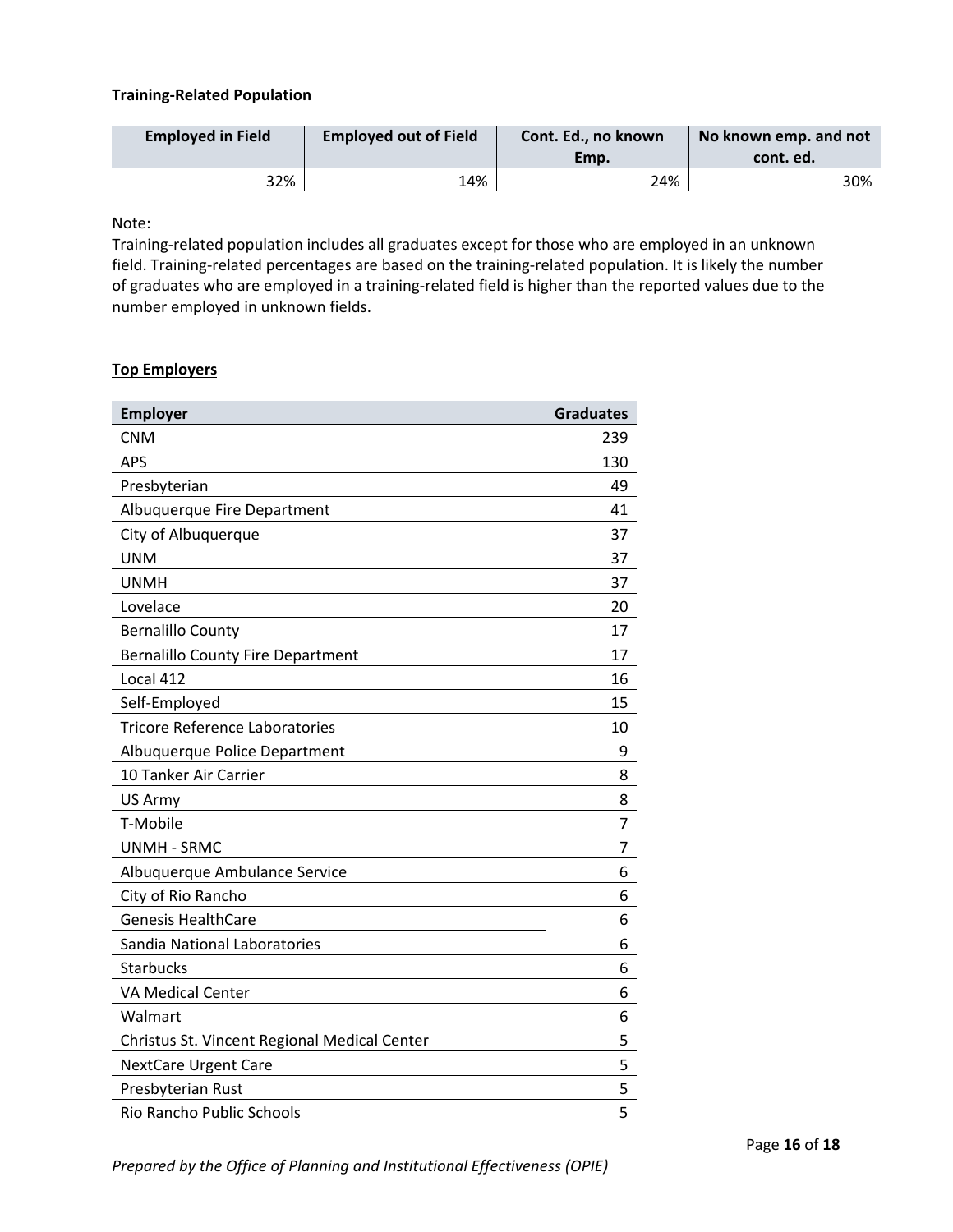| <b>Employer</b> | <b>Graduates</b> |
|-----------------|------------------|
| Sitel           |                  |
| US Navy         |                  |

Note: Employers with less than 5 graduates were removed from the above table.

# **Top Job Titles**

| <b>Job Title</b>                       | <b>Graduates</b> |
|----------------------------------------|------------------|
| Workstudy                              | 121              |
| Teacher                                | 96               |
| <b>Education Assistant</b>             | 53               |
| <b>RN</b>                              | 38               |
| Firefighter                            | 37               |
| Faculty                                | 35               |
| Welder                                 | 31               |
| <b>Customer Service Representative</b> | 29               |
| <b>Driver</b>                          | 27               |
| Radiology Technician                   | 24               |
| Cashier                                | 22               |
| <b>Administrative Assistant</b>        | 18               |
| Server                                 | 18               |
| Owner                                  | 15               |
| Surgical Technician                    | 15               |
| Manager                                | 14               |
| <b>EMT</b>                             | 13               |
| Intern                                 | 12               |
| <b>Registered Apprentice</b>           | 12               |
| Supervisor                             | 12               |
| Clerk                                  | 11               |
| Paramedic                              | 11               |
| Diagnostic Medical Sonographer         | 10               |
| Security Officer                       | 10               |
| Certified Surgical Technician          | 9                |
| <b>Nursing Assistant</b>               | 9                |
| Receptionist                           | 9                |
| Journeyman                             | 8                |
| <b>Student Employee</b>                | 8                |
| Tutor                                  | 8                |
| Assistant Manager                      | 7                |
| <b>Medical Assistant</b>               | 7                |
| Technician                             | 7                |
| <b>Clinical Lab Assistant</b>          | 6                |